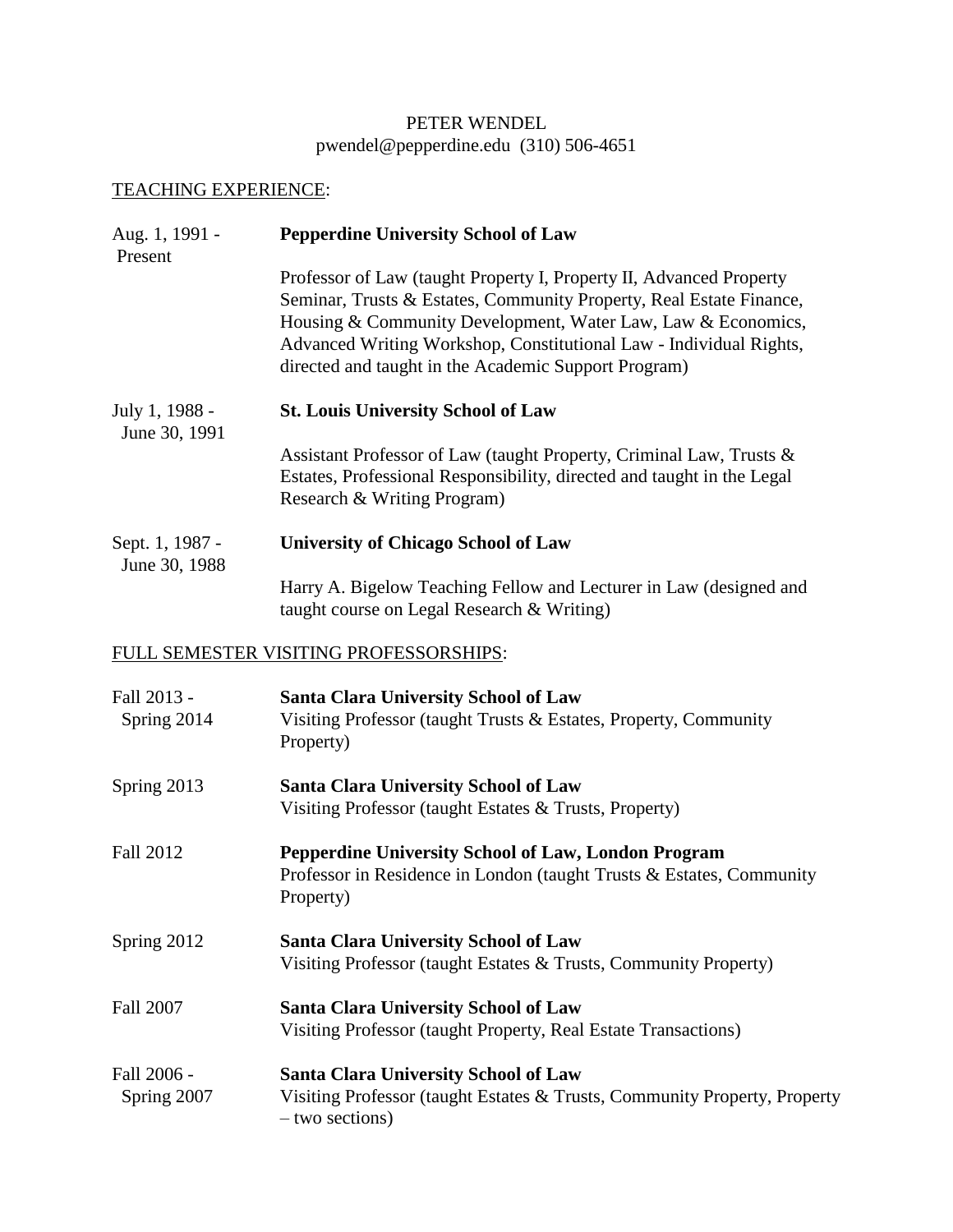| Spring 2003                        | University of California at Los Angeles School of Law<br>Visiting Professor (taught Property, co-directed Academic Support<br>Program)                            |
|------------------------------------|-------------------------------------------------------------------------------------------------------------------------------------------------------------------|
| Fall 2001                          | <b>Pepperdine University School of Law, London Program</b><br>Professor in Residence in London (taught Trusts & Estates, Community<br>Property)                   |
| Aug.1, 1998 -<br>July 31, 1999     | University of California at Los Angeles School of Law<br>Visiting Professor (taught Property, Trusts $&Estates - two sections)$ )                                 |
| January 1, 1996 -<br>July 15, 1996 | <b>Pepperdine University School of Law, London Program</b><br>Professor in Residence in London (taught Trusts & Estates, Constitutional<br>Law Individual Rights) |

### SUMMER SCHOOL/OVERLOAD VISITING PROFESSORSHIPS:

| Summer 2017      | <b>University of Augsburg, Germany</b><br>(taught Introduction to Law & Economics, co-taught Law & Economics<br>Seminar on selected Comparative Law topics) |
|------------------|-------------------------------------------------------------------------------------------------------------------------------------------------------------|
| Spring 2017      | University of California at Los Angeles School of Law<br>(taught Trusts & Estates)                                                                          |
| <b>Fall 2016</b> | <b>Loyola Law School, Los Angeles</b><br>(teaching Property II - Possessory Estates & Future Interests)                                                     |
| Summer 2016      | <b>University of Augsburg, Germany</b><br>(taught Introduction to Law & Economics, co-taught Law & Economics<br>Seminar on selected Comparative Law topics) |
| Fall 2015        | <b>University of Lyon, France</b><br>(taught two week intensive Introduction to American Law class)                                                         |
| <b>Fall 2015</b> | <b>Loyola Law School, Los Angeles</b><br>(taught Property II - Possessory Estates & Future Interests)                                                       |
| Summer 2015      | <b>University of Augsburg, Germany</b><br>(taught Introduction to Law & Economics, co-taught Law & Economics<br>Seminar on selected Comparative Law topics) |
| Spring 2015      | <b>Loyola Law School, Los Angeles</b><br>(taught two sections of Property II – Possessory Estates $\&$<br>Future Interests)                                 |
| Spring 2015      | University of California at Los Angeles School of Law                                                                                                       |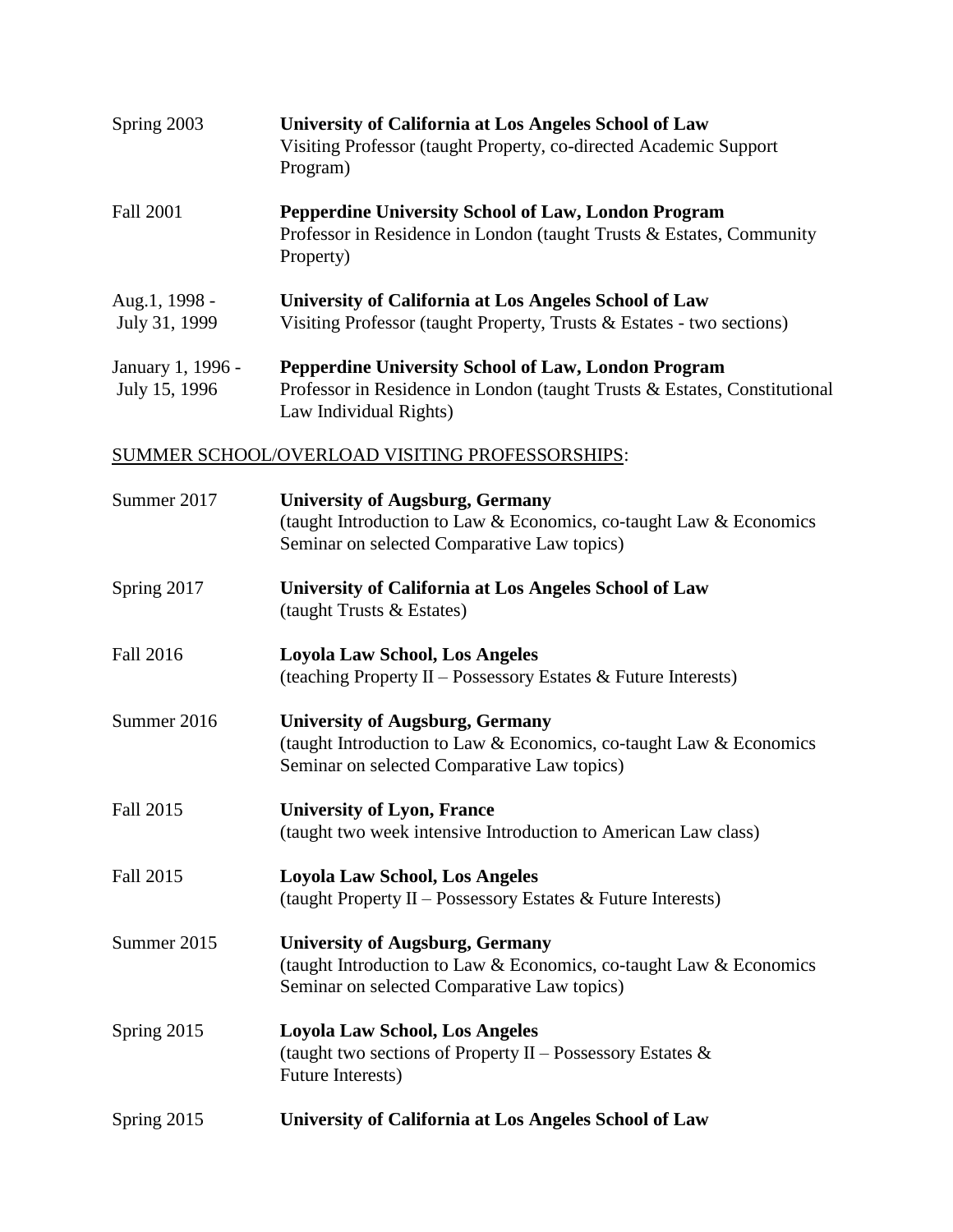|                  | (taught Trusts & Estates)                                                                                                                                   |
|------------------|-------------------------------------------------------------------------------------------------------------------------------------------------------------|
| Summer 2014      | <b>University of Augsburg, Germany</b><br>(taught Introduction to Law & Economics, co-taught Law & Economics<br>Seminar on selected Comparative Law topics) |
| Winter 2013      | <b>University of Lyon, France</b><br>(taught two week intensive Introduction to the American Law of Property<br>class, with a Law & Economics component)    |
| Summer 2013      | <b>University of Augsburg, Germany</b><br>(taught Introduction to Law & Economics, co-taught Law & Economics<br>Seminar on selected Comparative Law topics) |
| Spring 2013      | University of California at Los Angeles School of Law<br>(taught Trusts & Estates)                                                                          |
| Summer 2012      | <b>University of Augsburg, Germany</b><br>(taught Introduction to Law & Economics, co-taught Law & Economics<br>Seminar on selected Comparative Law topics) |
| Summer 2011      | <b>University of Augsburg, Germany</b><br>(taught Introduction to Law & Economics, co-taught Law & Economics<br>Seminar on selected Comparative Law topics) |
| Summer 2011      | <b>Pepperdine University School of Law</b><br>(taught Trusts & Estates)                                                                                     |
| <b>Fall 2010</b> | <b>Pepperdine University School of Public Policy</b><br>(taught Law and Economics)                                                                          |
| Summer 2010      | <b>University of Augsburg, Germany</b><br>(taught Introduction to Law & Economics, co-taught Law & Economics<br>Seminar on selected Comparative Law topics) |
| <b>Fall 2009</b> | <b>Loyola Law School, Los Angeles</b><br>(taught Trusts & Estates)                                                                                          |
| Summer 2009      | <b>University of Augsburg, Germany</b><br>(taught Introduction to Law & Economics, co-taught Law & Economics<br>Seminar on selected Comparative Law topics) |
| Spring 2009      | <b>Pepperdine University School of Public Policy</b><br>(taught Law and Economics)                                                                          |
| Summer 2008      | <b>University of Augsburg, Germany</b>                                                                                                                      |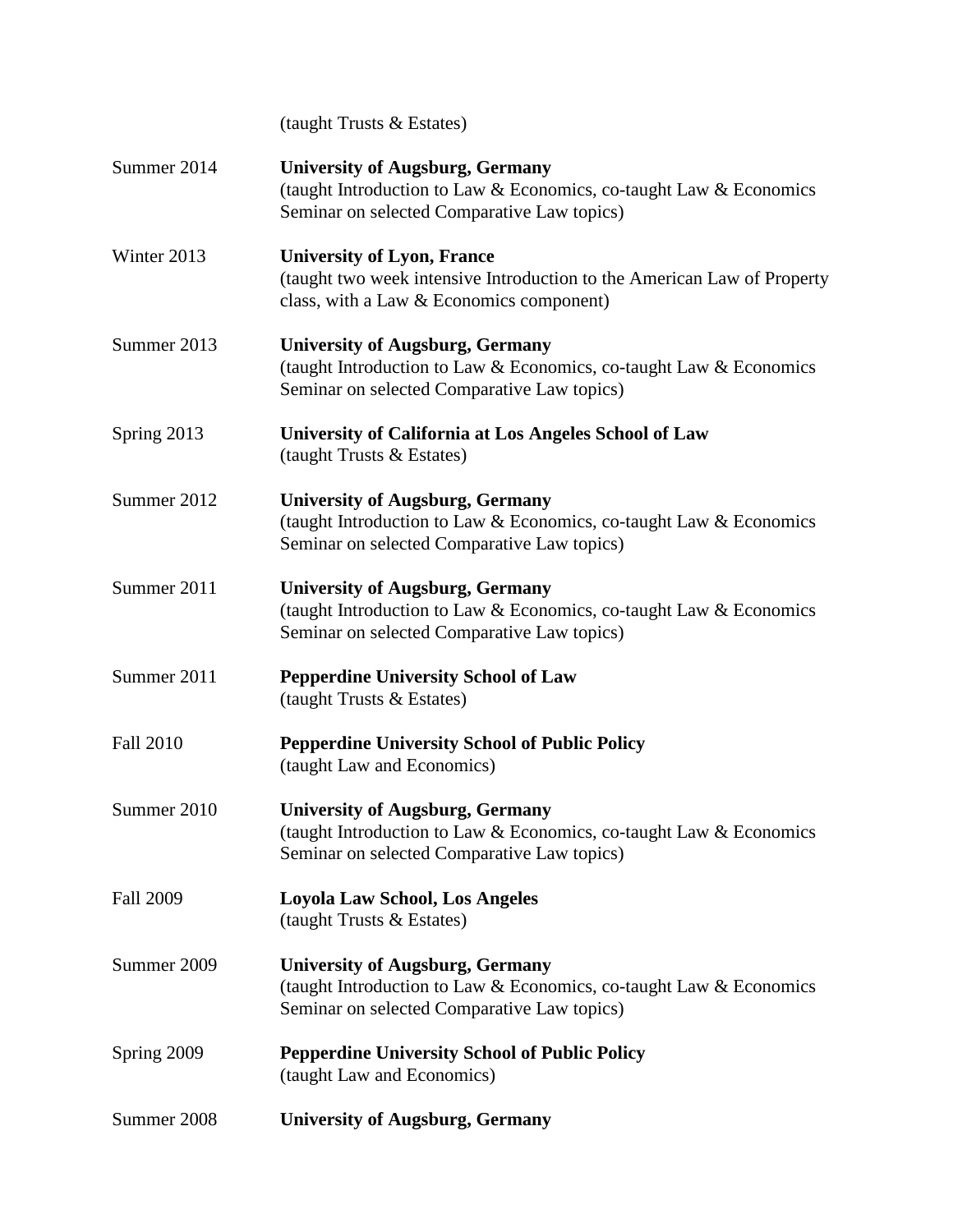| Summer 2007      | (taught Introduction to Law & Economics, co-taught Law & Economics<br>Seminar on selected Comparative Law topics)<br><b>University of Augsburg, Germany</b><br>(taught Introduction to Law & Economics, co-taught Law & Economics |
|------------------|-----------------------------------------------------------------------------------------------------------------------------------------------------------------------------------------------------------------------------------|
|                  | Seminar on selected Comparative Law topics)                                                                                                                                                                                       |
| <b>Fall 2006</b> | <b>Pepperdine University School of Public Policy</b><br>(taught Law and Economics)                                                                                                                                                |
| Summer 2006      | <b>University of Augsburg, Germany</b><br>(taught Introduction to Law & Economics, co-taught Law & Economics<br>Seminar on selected Comparative Law topics)                                                                       |
| Summer 2005      | <b>University of Augsburg, Germany</b><br>(taught Introduction to Law & Economics, co-taught Law & Economics<br>Seminar on selected Comparative Law topics)                                                                       |
| <b>Fall 2004</b> | <b>Pepperdine University School of Public Policy</b><br>(taught Law and Economics)                                                                                                                                                |
| Summer 2003      | <b>Loyola Law School, Los Angeles</b><br>(taught Trusts & Estates)                                                                                                                                                                |
| <b>Fall 2002</b> | University of California at Los Angeles School of Law<br>(taught Trusts & Estates, Academic Support)                                                                                                                              |
| Spring 2002      | University of California at Los Angeles School of Law<br>(taught Trusts & Estates)                                                                                                                                                |
| <b>Fall 2001</b> | <b>City University of London, England</b><br>(taught Introduction to the American Legal System - A Comparative<br>Approach)                                                                                                       |
| Summer 2001      | <b>University of Augsburg, Germany</b><br>(taught Introduction to American Legal System & The Law of Trusts)                                                                                                                      |
| Spring 2001      | University of California at Los Angeles School of Law<br>(taught Trusts & Estates)                                                                                                                                                |
| Spring 2001      | <b>Loyola Law School, Los Angeles</b><br>(taught Trusts & Estates)                                                                                                                                                                |
| Fall 1999        | University of California at Los Angeles School of Law<br>(taught Trusts & Estates)                                                                                                                                                |
| Summer 1994      | <b>Washington University (St. Louis) School of Law</b>                                                                                                                                                                            |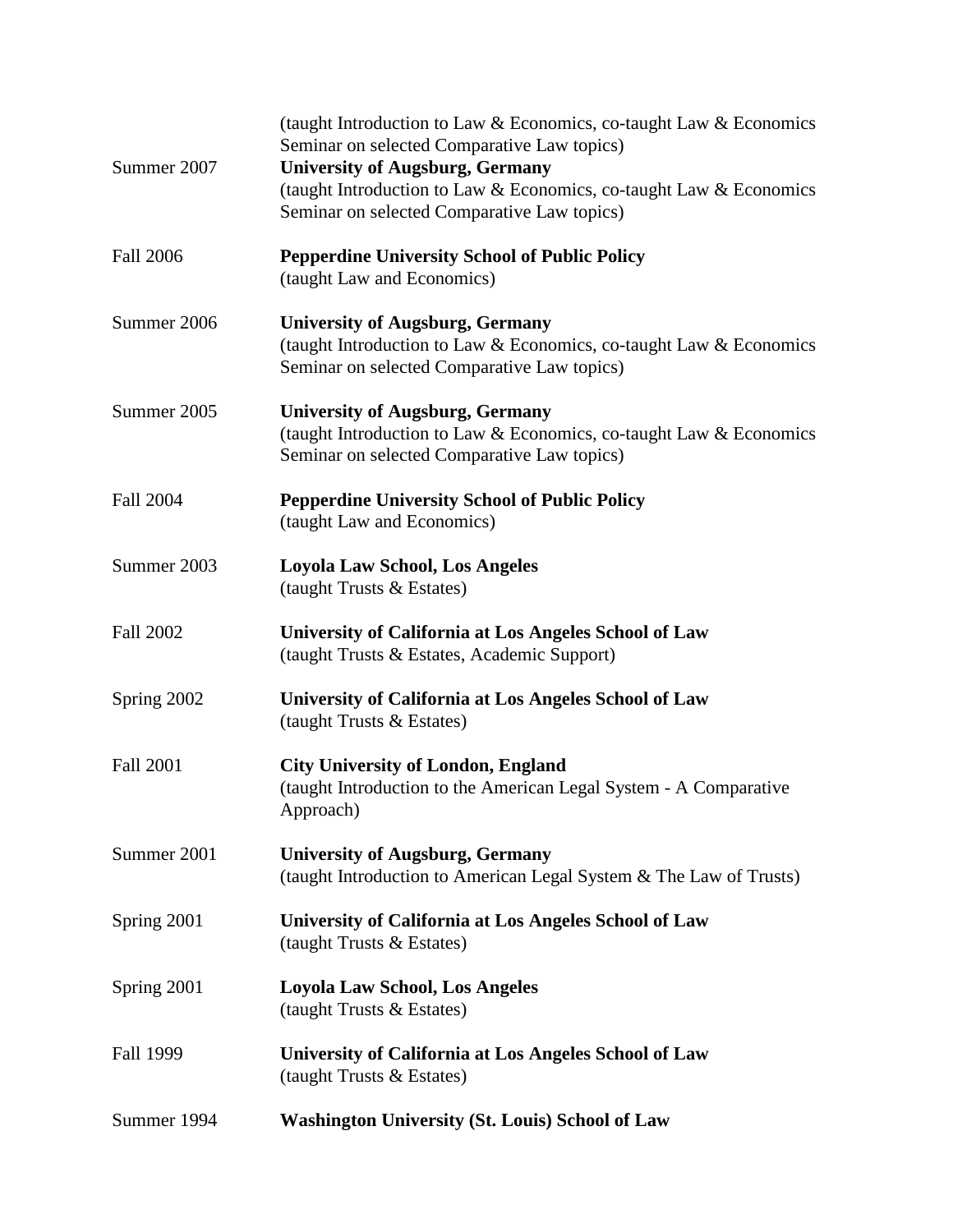## (taught Real Estate Transactions)

# AWARDS and HONORS:

| 2011              | Honorary Ph.D. in Law from the University of Augsburg                                                                                                                                                   |
|-------------------|---------------------------------------------------------------------------------------------------------------------------------------------------------------------------------------------------------|
| 2013-14           | Professor of the Year - Santa Clara University School of Law Student Bar<br><b>Association Award</b>                                                                                                    |
| 2011              | Howard A. White Award for Teaching Excellence - University-wide<br>award for teaching excellence awarded to 9 professors annually (ineligible<br>to receive award again for 5 years)                    |
| 2008-09           | Professor of the Year – Pepperdine University School of Law Student Bar<br><b>Association Award</b>                                                                                                     |
| 2007-08           | Professor of the Year – Santa Clara University School of Law Student Bar<br><b>Association Award</b>                                                                                                    |
| 2004              | Howard A. White Award for Teaching Excellence – one of 9 professors<br>recognized University-wide for teaching excellence (inaugural recipient;<br>ineligible to receive award again for 5 years)       |
| 2003-04           | Professor of the Year – Pepperdine University School of Law Student Bar<br>Association Award (inaugural recipient)                                                                                      |
| 1995              | Luckman Distinguished Teaching Fellows Award – one of 9<br>professors recognized University-wide for teaching excellence (ineligible<br>to receive award again for 5 years; award discontinued in 2000) |
| <b>EDUCATION:</b> |                                                                                                                                                                                                         |
| 1980-1983         | <b>University of Chicago School of Law</b>                                                                                                                                                              |
|                   | J.D., cum laude; participant in Mandel Legal Aid Clinic                                                                                                                                                 |
| 1979-1980         | <b>St. Louis University</b>                                                                                                                                                                             |
|                   | M.A. in Urban Affairs; Title IX Public Service Fellow; Department<br>representative to the Graduate Student Association                                                                                 |
| 1975-1979         | <b>University of Chicago</b>                                                                                                                                                                            |
|                   | B.A., cum laude, in Political Science; Phi Beta Kappa; Recipient of<br>Howell Murray Award and two Abram L. Harris Achievement Awards;<br>Selected to Maroon Key and Student Marshalls; Phi Gamma Delta |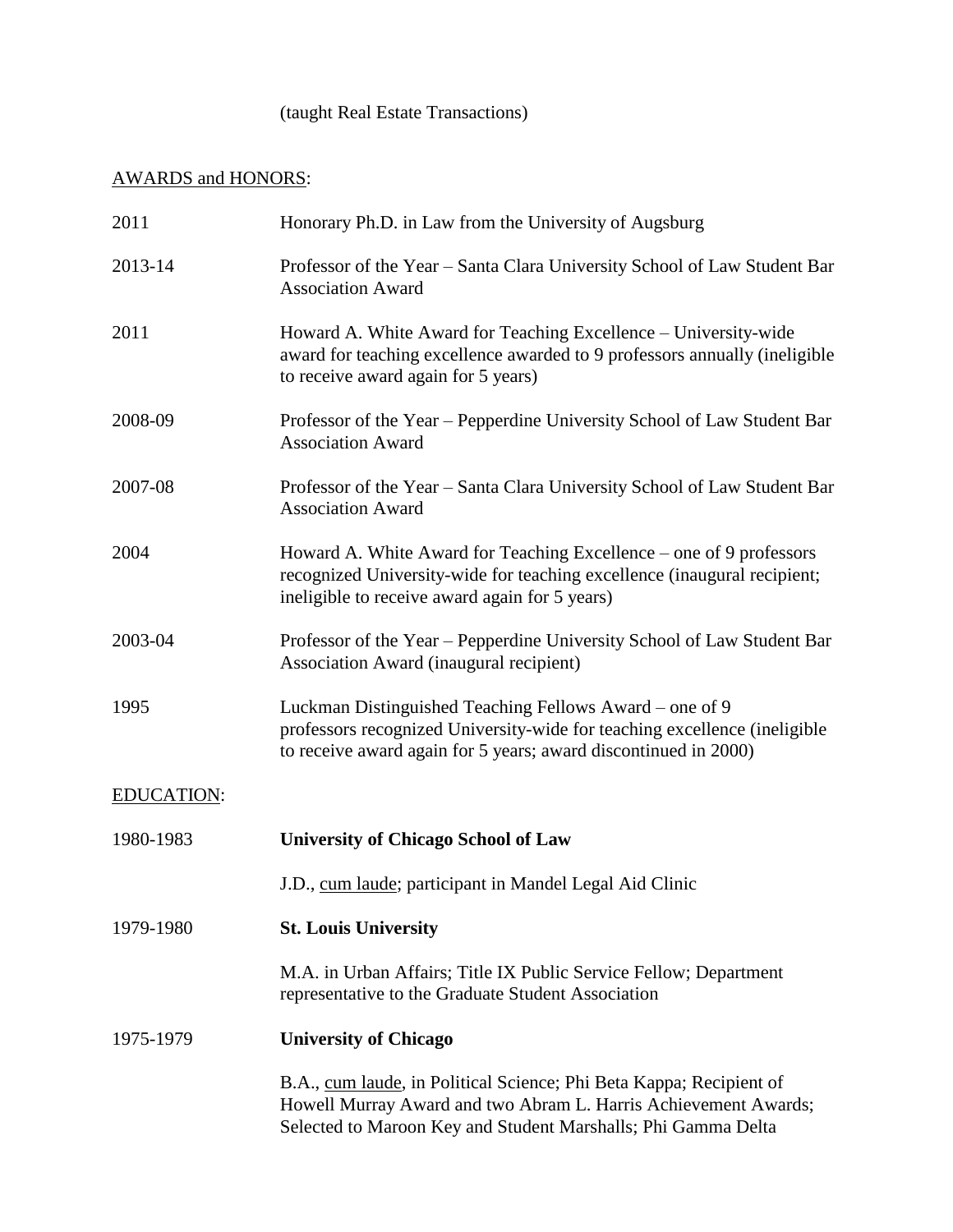fraternity; Varsity football, soccer, and track; Recipient of the Amos Alonzo Stagg Scholar-Athlete Scholarship

#### 1971-1975 **St. Louis University High School** SCHOLARLY PUBLICATIONS:

#### BOOKS:

Peter T. Wendel and Robert G. Popovich, California Wills and Trusts: Cases, Statutes, Problems and Materials, Carolina Academic Press (Fall 2017)

Wills, Trusts and Estates – Emanuel's (keyed to  $9<sup>th</sup>$  edition of Dukeminier//Sitkoff), Wolters Kluwer Law & Business (Spring 2014)

Wills, Trusts and Estates – Emanuel's (generic 3<sup>rd</sup> edition), Wolters Kluwer Law & Business (2012)

Wills, Trusts and Estates – Emanuel's (keyed to  $8<sup>th</sup>$  edition of Dukeminier//Lindgren/Sitkoff), Wolters Kluwer Law & Business (Spring 2010)

Deconstructing Legal Analysis: A 1L Primer, Wolters Kluwer Law & Business Company (2009)

Wills, Trusts and Estates – Emanuel's (generic  $2<sup>nd</sup>$  edition), Wolters Kluwer Law & Business (2009)

A Possessory Estates and Future Interests Primer, West Publishing Co. (3rd ed. 2007)

Exam Pro - Property, West Publishing Co. (2<sup>nd</sup> ed. 2007)

A Possessory Estates and Future Interests Primer, West Publishing Co. (2<sup>nd</sup> ed. 2005)

Wills, Trusts and Estates – Emanuel's (keyed to  $7<sup>th</sup>$  edition of Dukeminier/ Johanson/Lindgren/Sitkoff), Aspen Publishing Co. (2005)

Siegel's Wills & Trusts, Aspen Publishing Company (2005) (ghost reviser)

Wills, Trusts and Estates – Emanuel's (generic edition), Aspen Publishing Co. (2004)

Wills, Trusts and Estates – Emanuel's (keyed to 6<sup>th</sup> edition of Dukeminier/Johanson), Aspen Publishing Co. (2003)

Peter Wendel and Shelley Saxer, Statutes and Regulations volume of Matthew Bender & Co.'s multi-volume treatise entitled California Real Estate Law & Practice (1999) (Consultant - selected statutes, selected and annotated cases, and provided consultants' comments)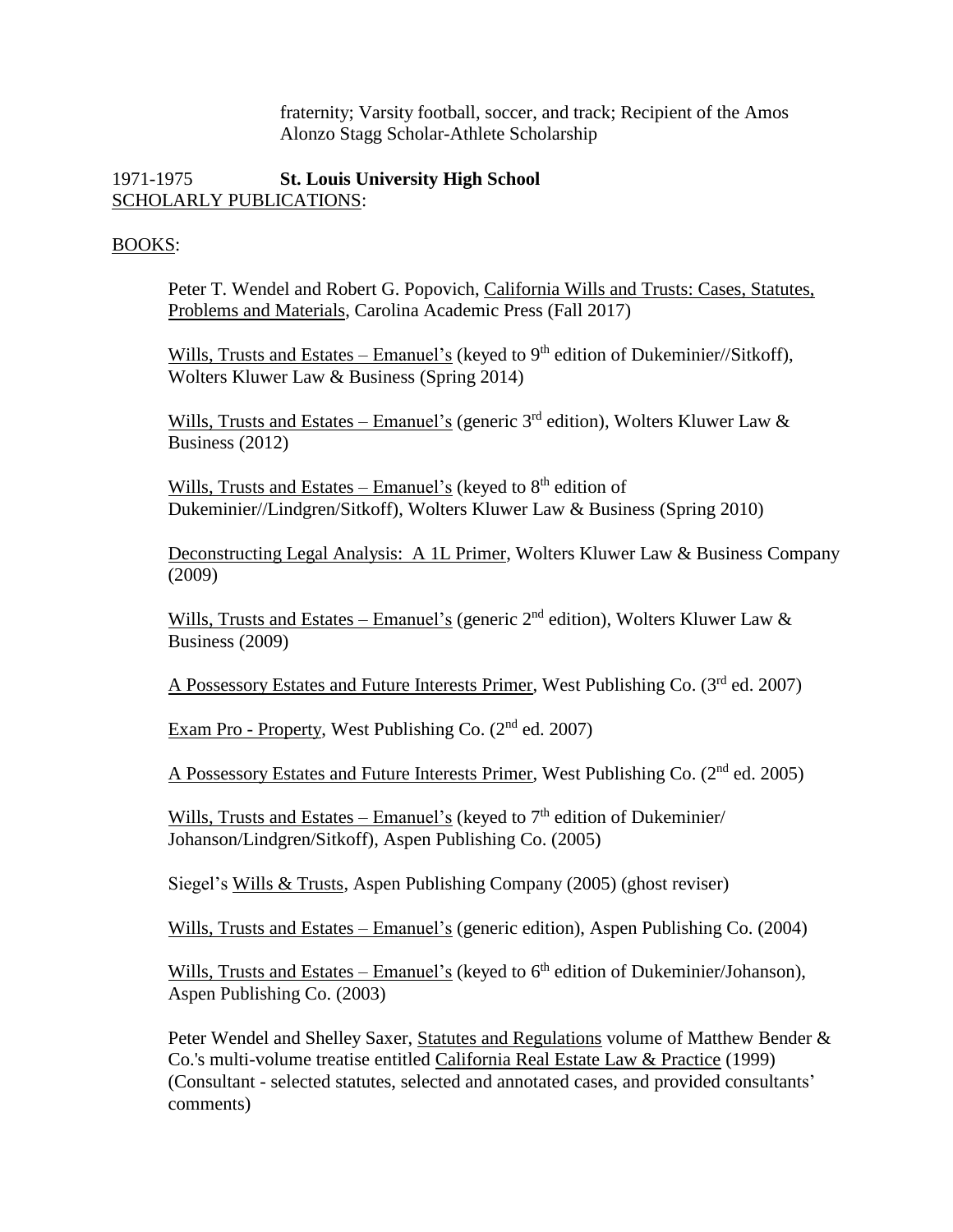Peter Wendel and Shelley Saxer, Statutes and Regulations volume of Matthew Bender & Co.'s multi-volume treatise entitled California Real Estate Law & Practice (1998) (Consultant - selected statutes, selected and annotated cases, and provided consultants' comments)

Charles Nelson and Peter Wendel, Statutes and Regulations volume of Matthew Bender & Co.'s multi-volume treatise entitled California Real Estate Law & Practice (1997) (Consultant - selected statutes, selected and annotated cases, and provided consultants' comments)

Charles Nelson and Peter Wendel, A Possessory Estates and Future Interests Primer, West Publishing Co. (1996) (principal author)

Charles Nelson and Peter Wendel, Statutes and Regulations volume of Matthew Bender & Co.'s multi-volume treatise entitled California Real Estate Law & Practice (1996) (Consultant - selected statutes, selected and annotated cases, and provided consultants' comments)

Charles Nelson and Peter Wendel, Statutes and Regulations volume of Matthew Bender & Co.'s multi-volume treatise entitled California Real Estate Law & Practice (1995) (Consultant - selected statutes, selected and annotated cases, and provided consultants' comments)

Charles Nelson and Peter Wendel, Statutes and Regulations volume of Matthew Bender & Co.'s multi-volume treatise entitled California Real Estate Law & Practice (1994) (Consultant - selected statutes, selected and annotated cases, and provided consultants' comments)

Charles Nelson and Peter Wendel, Statutes and Regulations volume of Matthew Bender & Co.'s multi-volume treatise entitled California Real Estate Law & Practice (1993) (Consultant - selected statutes, selected and annotated cases, and provided consultants' comments)

#### LAW REVIEW ARTICLES:

*Wills Act Compliance and the Harmless Error Approach: Flawed Narrative Equals Flawed Analysis?* 95 Oreg. L. Rev. 337 (2017)

*Distressed Cities and Urban Farming: Are We Making a Mountain Out of a Molehill?* 91 U. Det. Mercy L. Rev. 277 (2014)

*Shaping Society and Economy Through Law - Common Law vs. Civil Law: An*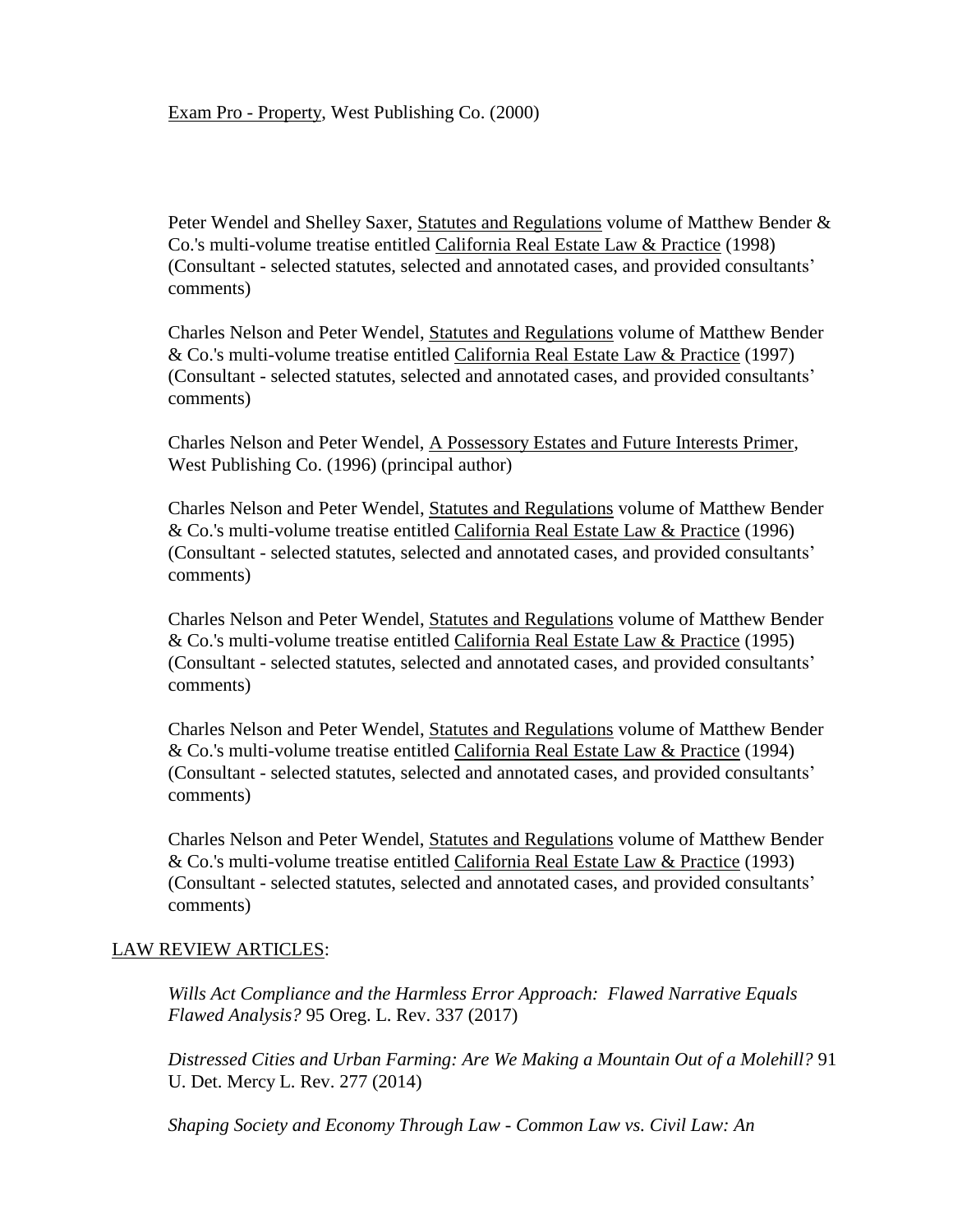*'Enlightening' Case Study,* published in GERECHTIGKEITSFRAGEN IN GESELLSCHAFT UND WIRTSCHAFT, 75 Augsburger Rechtsstudien 41 (2013) (edited by Prof. Dr. Arnd Koch and Prof. Dr. Matthias Rossi)

*California Probate Code Section 6110(c)(2): How Big is the Hole in the Dike?* 41 Southwestern L. Rev. 387 (2012)

*The Succession Rights of Adopted Adults: Trying to Fit a Square Peg Into a Round Hole*, 43 Creighton L. Rev. 815 (Spring 2010)

*Protecting Newly Discovered Antiquities: Thinking Outside the "Fee Simple" Box,* 76 Fordham L. Rev. 1015 (November 2007)

*Protecting Newly Discovered Antiquities: An Economic Case for the State Ownership Approach,* published in Selected Essays on Current Legal Issues, (The Athens Institute for Education and Research, Athens, Greece, 2008) (edited by David A. Frenkel and Carsten Gerner-Beuerle).

Peter Wendel and Robert Popovich, *The State of the Property Course: A Statistical Analysis,* 56 J. Legal Educ. 216 (June 2006)

*Inheritance Rights and The Step-Partner Adoption Paradigm: Shades of the Discrimination Against Illegitimate Children,* 34 Hofstra L. Rev. 351 (Winter 2005)

*The Evolution of the Law of Trustee's Powers and Third Party Liability for Participating in a Breach of Trust: An Economic Analysis*, 35 Seton Hall L. Rev. 971 (2005)

*Third Party Liability for Participating in an Agent's Unauthorized Transaction: Efficiency in the International Context*, published in From Small Firms to Multinationals: Industrial, Entrepreneurial, Managerial, Financial, Fiscal, Transaction Cost and Consumer Perspectives in the Era of Globalisation, (The Athens Institute for Education and Research, Athens, Greece, 2005) (edited by Ioannis-Dionysios Salavrakos)

*Using Property to Teach Students How to "Think Like a Lawyer," Whetting Their Appetites and Aptitudes,* 46 St. Louis U. L.J. 733 (Summer 2002)

*The Case Against Plea Bargaining Child Sexual Abuse Charges: "Deja Vu All Over Again,"* 64 Mo. L. Rev. 318 (Spring 1999)

*A Law and Economics Analysis of the Right to Face-to-Face Confrontation Post-*Maryland v. Craig*: Distinguishing the Forest From the Trees*, 22 Hofstra L. Rev. 405 (Winter 1993)

*Examining the Mystery Behind the Unusually and Inexplicably Broad Provisions of Section 7 of the Uniform Trustees' Powers Act: A Call for Clarification*, 56 Mo. L. Rev. 25 (Winter 1991)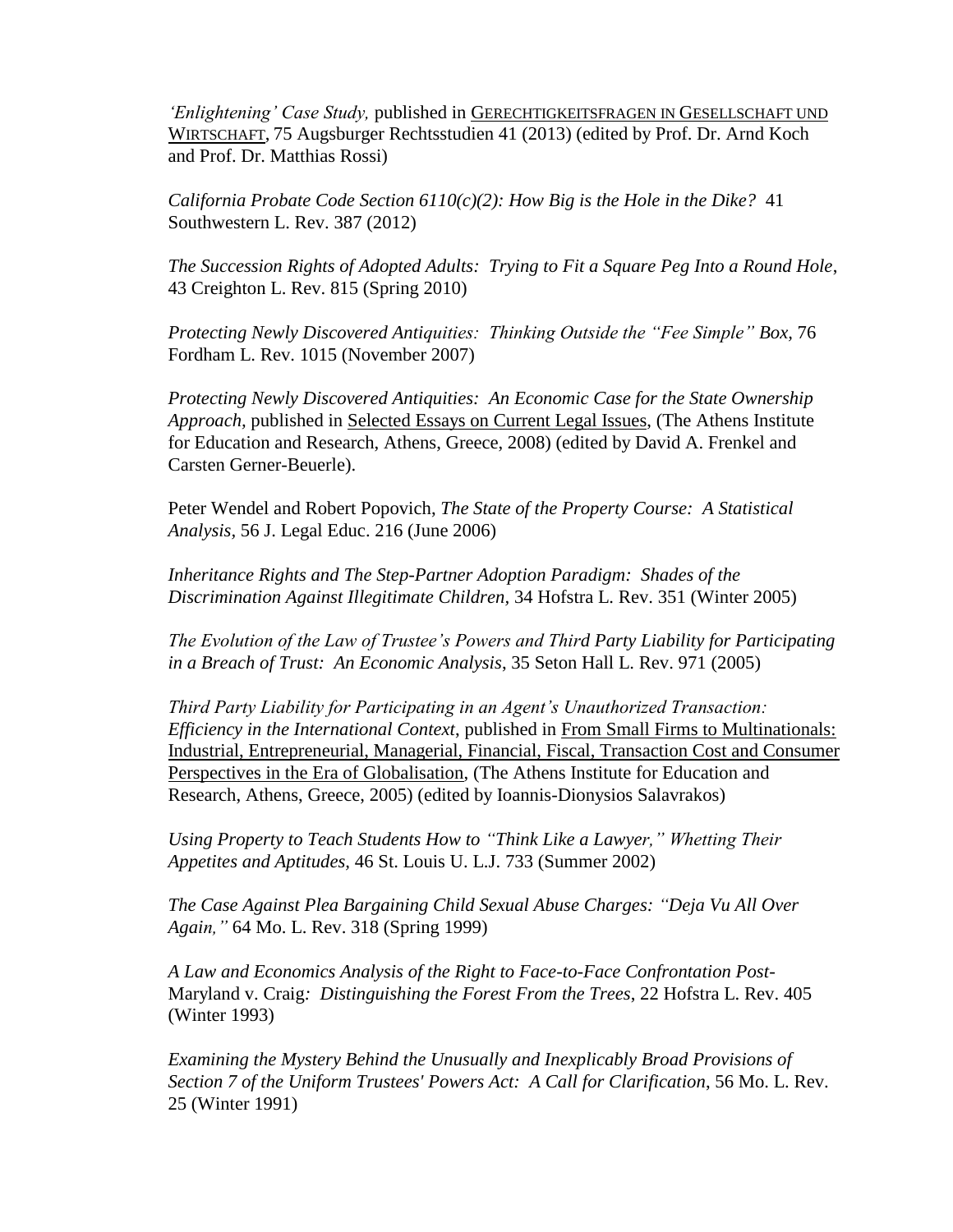#### PAPERS/ESSAYS/BOOK REVIEWS/OTHER PUBLICATIONS:

*Wills Act Compliance – Strict Compliance vs. Substantial Compliance/Harmless Error: Flawed Narrative = Flawed Analysis?* May/June 2017 Probate & Property Magazine of the Real Property, Trust and Estate Law Section, American Bar Association

*Teaching Students How to "Think Like a Lawyer": A Comparative Approach*, published in directions in legal education, 12 UKCLE Newsletter 19 (Spring 2006)

*Teaching Students How to "Think Like a Lawyer": A Comparative Approach*, published as part of the on-line materials for the Eighth Annual LILI Conference, (The United Kingdom Centre for Legal Education, University of Warwick, England, 2006), which can be found at www.ukcle.ac.uk/directions

*What's in the Property Course and Why?* AALS Property Section Newsletter (Fall 2004)

*Innovative Approaches to Teaching Law School - Teaching Housing Law Through Service Learning*, reprinted in Techniques for Teaching Law, Steve Friedland and Gerald F. Hess, Carolina Academic Press (1999)

*The Perfect Blend of Methodology, Doctrine and Theory: Property*, Jesse Dukeminier and James Krier, (4th ed. 1998), 22 Seattle Law Rev. 1031 (1999) (Casebook Review)

A Computer Assisted Legal Instruction ("CALI") Program entitled: "A Rule Against Perpetuities Primer" (Spring 1998)

*Innovative Approaches to Teaching Law School - Teaching Housing Law Through Service Learning*, 2 The Law Teacher (The Newsletter of Gonzaga University's Institute for Law School Teaching) (Fall 1994)

*The Sad Demise of the Duty of Inquiry: Whodunit?* 34 Probate & Property (November/December 1992)

#### WORKS-IN-PROGRESS:

*A Law and Economics Analysis of the Evolution of the Wills Act Formalities*

*Gift to Parents For the Benefit of Their Child and the Presumption of an Intent to Create a Trust: The Presumption is an Ass*

#### SCHOLARLY PRESENTATIONS AND ACTIVITIES:

Led a discussion with the Creighton faculty on Integrating Academic Success into Everything We Do, Fall 2017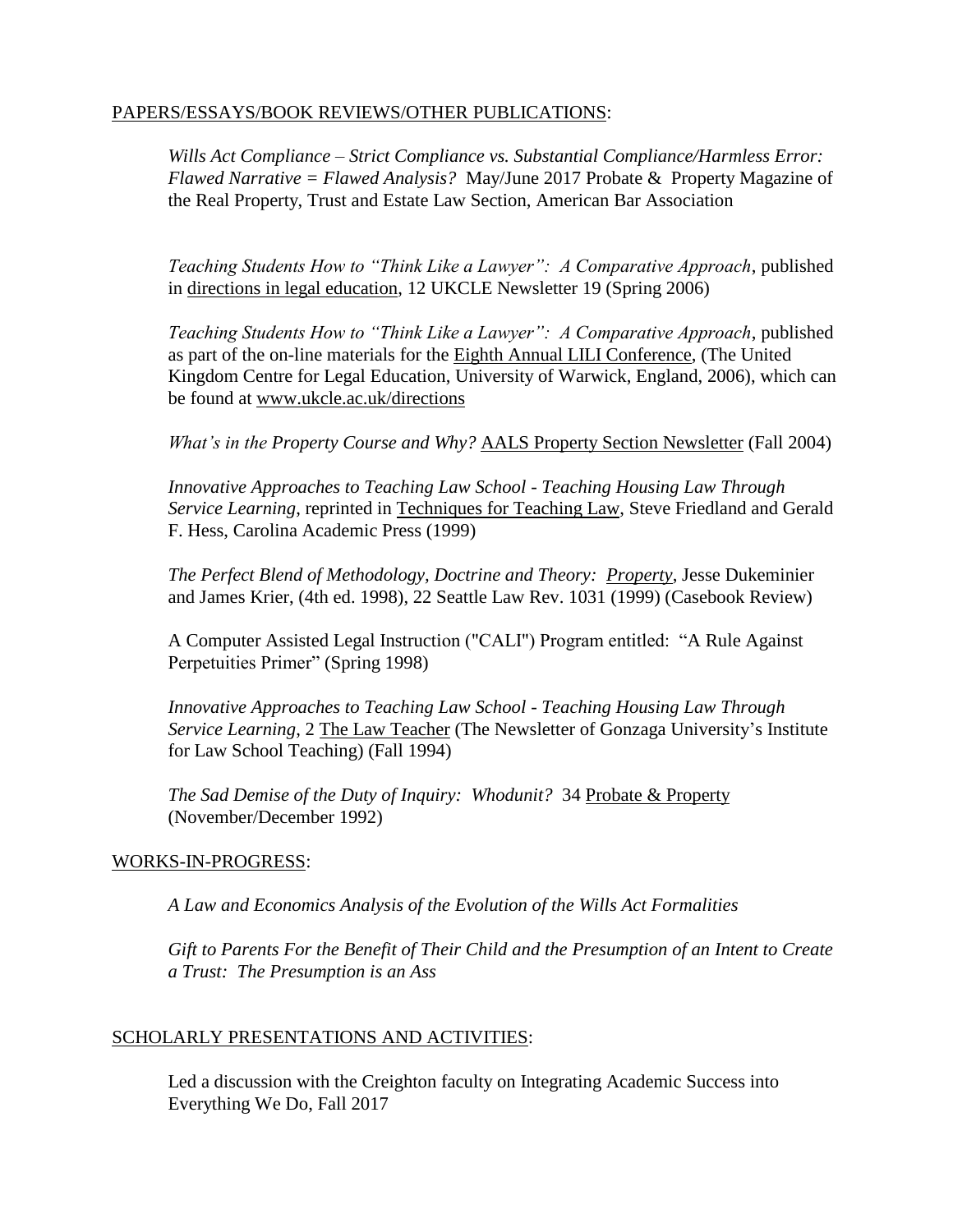Scheduled to conduct Academic Success Workshop entitled "Deconstructing Legal Analysis" for students of color and other nontraditional law students at the following law schools during the Fall semester, 2017:

Creighton Law School DePaul University School of Law George Washington University School of Law Harvard University School of Law University of Las Vegas School of Law Loyola Law School (Los Angeles) New York University School of Law University of Notre Dame School of Law Pepperdine University School of Law St. Thomas School of Law Santa Clara University School of Law Washington University (St. Louis) School of Law

Taught a class at the Munich University entitled "What it Means to 'Think Like a *Common Law* Lawyer,'" Summer, 2017

Conducted presentation for Creighton faculty entitled "Final Exams, Faculty Feedback, and Academic Success," Fall 2016

Conducted Academic Success Workshop entitled "Deconstructing Legal Analysis" for students of color and other nontraditional law students at the following law schools during the Fall semester, 2016:

Arizona State University Boston University School of Law Creighton Law School DePaul University School of Law George Washington University School of Law Harvard University School of Law University of Las Vegas School of Law Loyola Law School University of Notre Dame School of Law Pepperdine University School of Law St. Thomas School of Law Santa Clara University School of Law Washington University (St. Louis) School of Law

"Wills Act Formalities and Defective Execution: Harmless Error vs. Selective Strict Compliance," Association of Law, Property, and Society, 2016 Annual Meeting, Queen's University Belfast, Ireland May 2016

Conducted Academic Success Workshop entitled "Deconstructing Legal Analysis" for students of color and other nontraditional law students at the following law schools during the Fall semester, 2015:

Boston University School of Law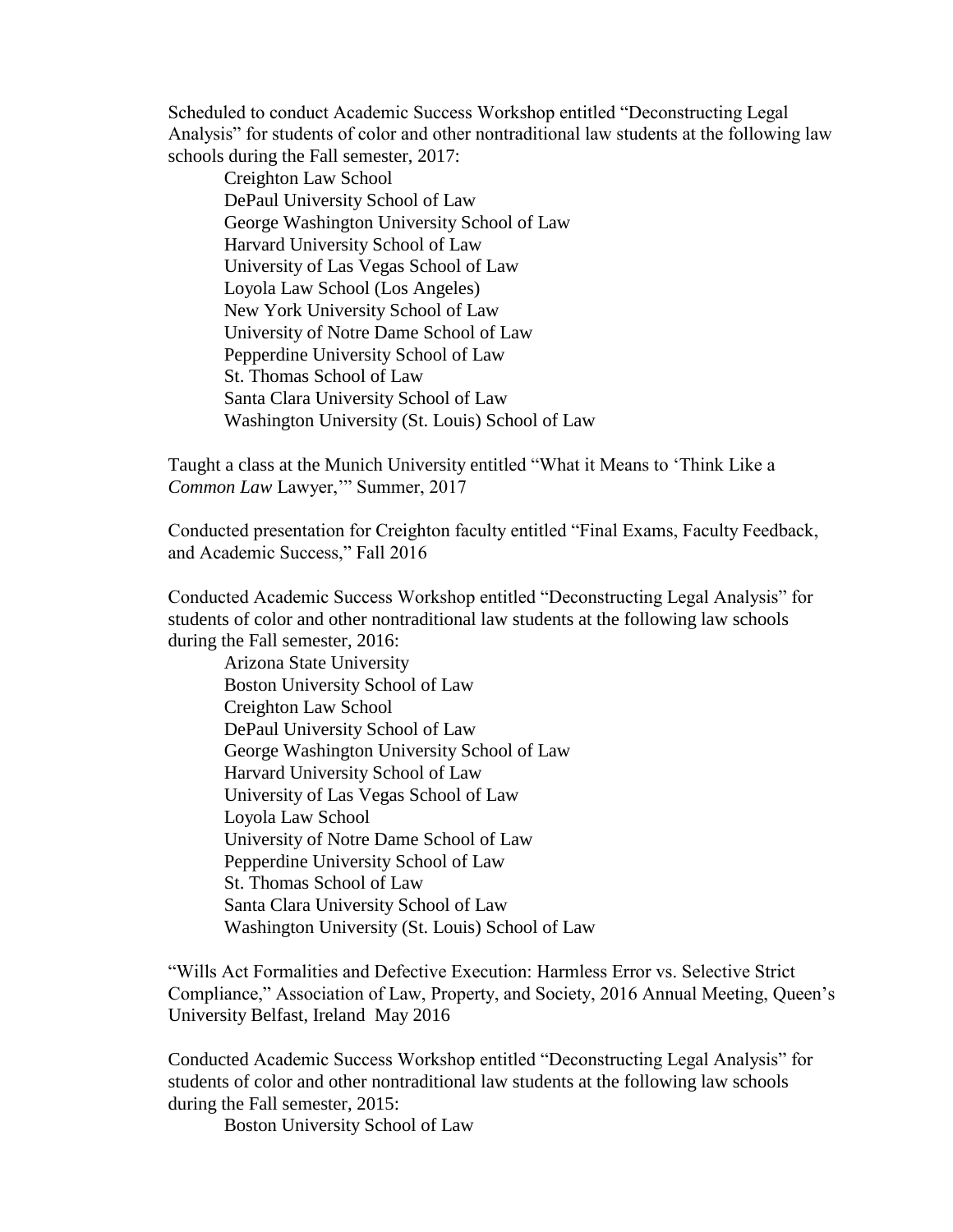George Washington University School of Law DePaul University School of Law University of Notre Dame School of Law Washington University (St. Louis) School of Law Santa Clara University School of Law Harvard University School of Law St. Thomas School of Law University of Las Vegas School of Law Pepperdine University School of Law Loyola Law School

"Creating Law: An Economic Analysis of Non-Justiciable Issues and the Common Law vs. the Civil Law Approach," Goethe University, Frankfurt, Germany, June 2015

"Show a Little Faith: Using a Charitable Pyramid Scheme to Help Reduce the Cost of Legal Education," Symposium on the Financing of Education, at the Oxford Union, Oxford, England, December 2014

"What Does it Mean to *Teach* Law," University of Concordia School of Law faculty presentation, Boise, Idaho, Sept. 2014

Conducted Academic Success Workshop entitled "Deconstructing Legal Analysis" for students of color and other nontraditional law students at the following law schools during the Fall semester, 2014:

Boston University School of Law George Washington University School of Law DePaul University School of Law University of Notre Dame School of Law Northwestern University School of Law Washington University (St. Louis) School of Law University of Detroit-Mercy School of Law Santa Clara University School of Law Harvard University School of Law St. Thomas School of Law University of Las Vegas School of Law Pepperdine University School of Law

"An Introduction to Law & Economics," University of Munich, Munich, Germany, Summer 2014 (guest lecturer in classroom)

"An Introduction to Law & Economics," University of Augsburg PhD Program, Augsburg, Germany, Summer 2014

"Urban Farming: The Case for 'De-Urban' Planning," Conference on Urban Farming at the University of Detroit Mercy, Spring 2014

Conducted Academic Success Workshop entitled "Deconstructing Legal Analysis" for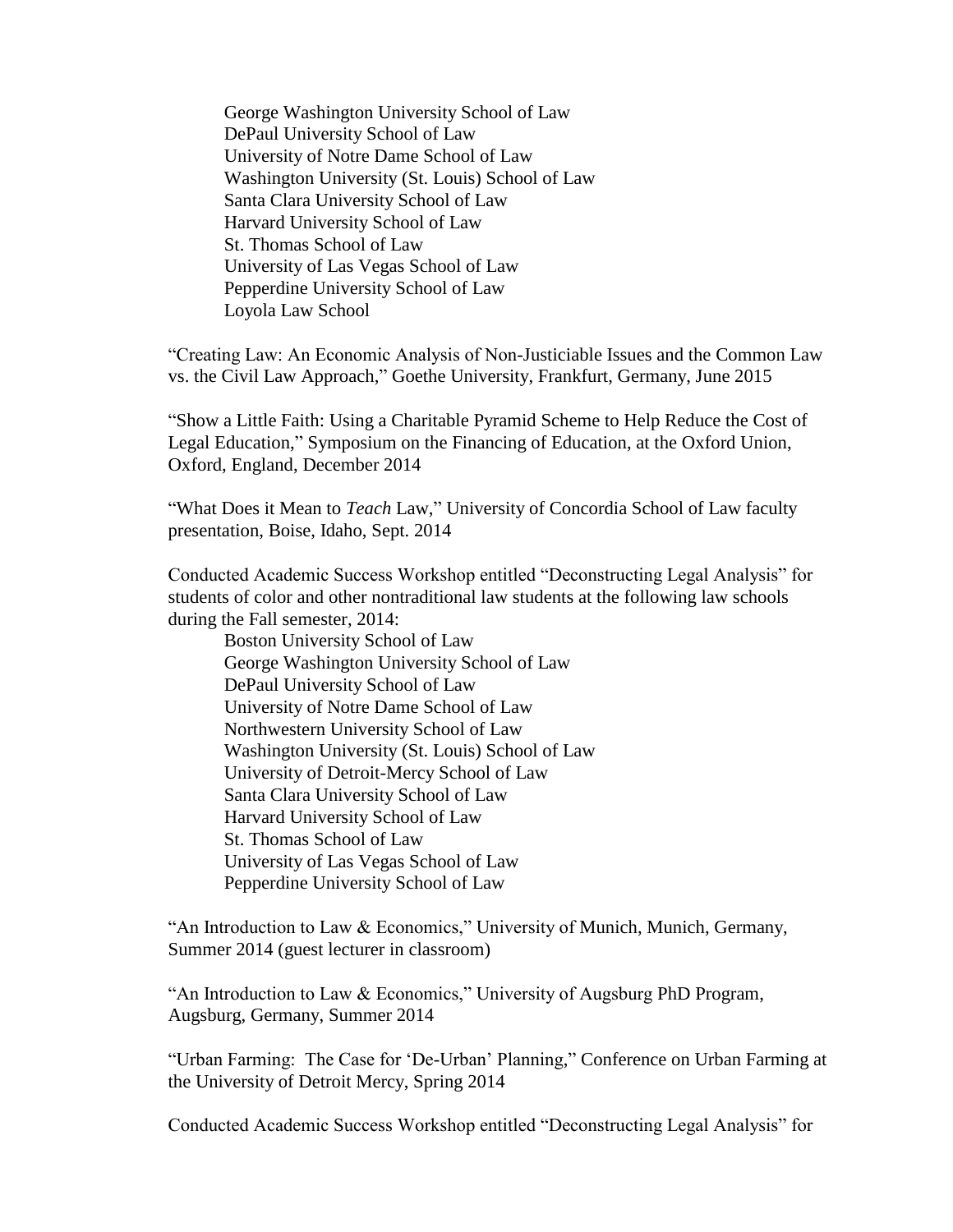Washington University School of Law BLSA chapter, Spring 2014

Conducted Academic Success Workshop entitled "Deconstructing Legal Analysis" at the request of the Minnesota Association of Black Lawyers for students of color at the various law schools in Minnesota, St. Thomas University School of Law, Fall 2013

Conducted Academic Success Workshop entitled "Deconstructing Legal Analysis" for students of color and other nontraditional law students at the following law schools during the Fall semester, 2013:

University of Notre Dame School of Law Harvard University School of Law George Washington University School of Law (for students from GW, Georgetown, and American University School of Law) DePaul University School of Law University of Detroit-Mercy School of Law University of Las Vegas School of Law

Santa Clara School of Law Orientation Program Presentation on "How to Think Like a Lawyer," August 2013

32<sup>nd</sup> Annual California Real Property Retreat, one of three panelist on panel presentation entitled "Professor's Roundtable: A Survey of the Year's Most Important Real Property Law Developments," Napa, California, Spring 2013

Taught a class at the University of Copenhagen on "Renewable Energy: the European/German Approach vs. the American Approach," November 2012

"Legal Analysis: What it Means From an American Perspective," the University of Copenhagen, November 2012

Santa Clara School of Law Academic Support Orientation Program Presentation on "How to Think Like a Lawyer," August 2012

Conducted Academic Success Workshop entitled "Deconstructing Legal Analysis" for students of color and other nontraditional law students at the following law schools during the Spring semester, 2012:

Gonzaga University School of Law Lewis & Clark School of Law University of Las Vegas School of Law University of Notre Dame School of Law

"Shaping Society and Economy Though Law – Common Law vs. Civil Law: An 'Enlightening' Case Study," University of Augsburg, Germany, Symposium celebrating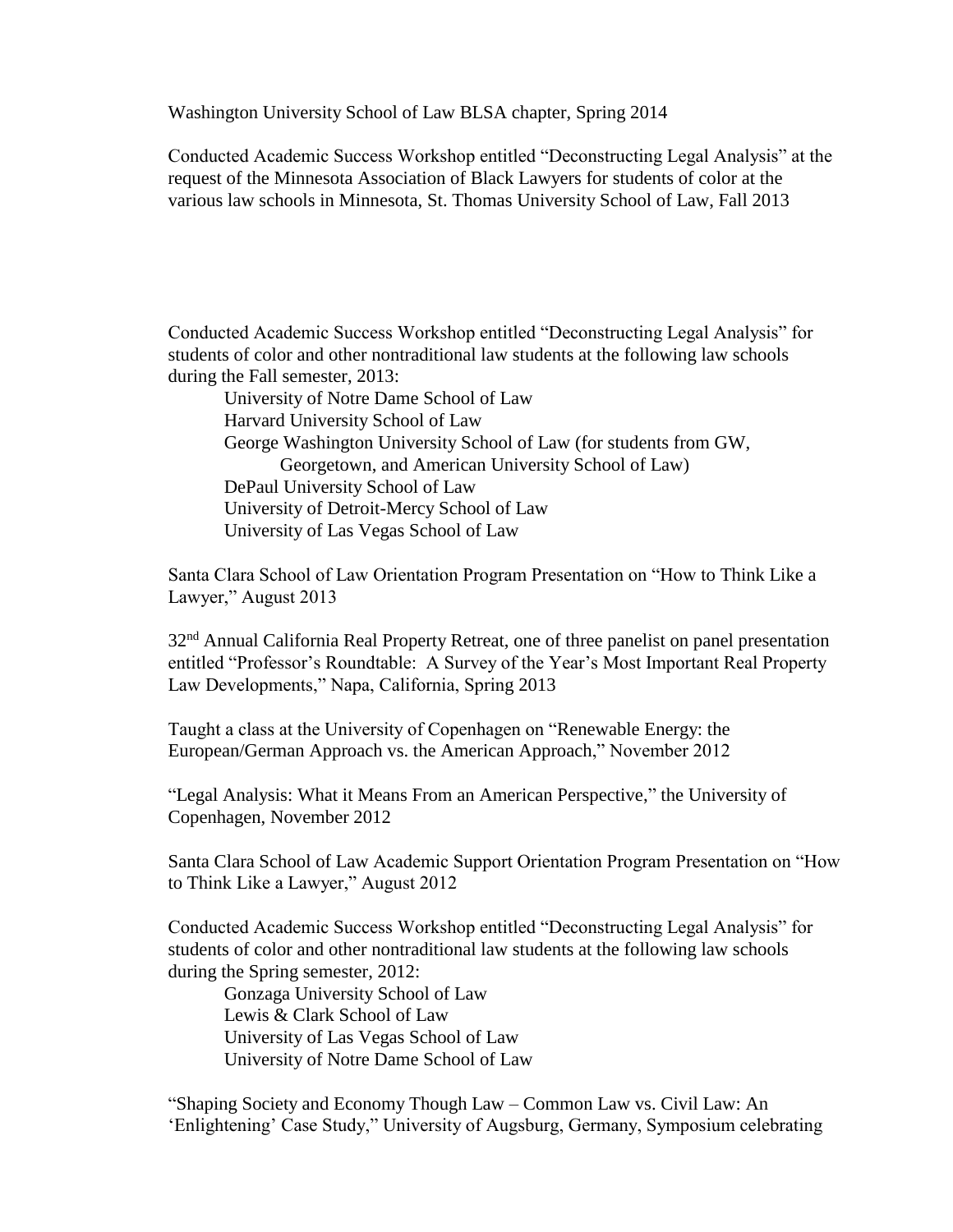40th Anniversary of the founding of the law school, November 2011

Conducted Academic Success Workshop entitled "Deconstructing Legal Analysis" for students of color and other nontraditional law students at the following academic retreat and law schools during the Fall semester, 2011:

Midwest BLSA Academic Retreat, University of Minnesota School of Law Stanford University School of Law Santa Clara University School of Law Seton Hall School of Law DePaul University School of Law Loyola University (of Chicago) School of Law Northwestern University School of Law Detroit-Mercy School of Law Boston College School of Law Harvard University School of Law Pepperdine University School of Law (for BLSA students from Pepperdine, USC and Southwestern law schools) Notre Dame University School of Law

"The American Approach to Legal Analysis," University of Hannover, Hannover, Germany, Summer 2010

Conducted workshop entitled "The Key to Clear and Effective Legal Writing – Key and Effective Legal Analysis" for the summer interns at Public Counsel Law Center, the nation's largest Pro Bono law firm, Los Angeles, California, June 14, 2011

Conducted Academic Success Workshop entitled "Deconstructing Legal Analysis" for students of color and other nontraditional law students at the following law schools during the Spring semester, 2011:

University of Las Vegas School of Law Gonzaga University School of Law University of Oregon School of Law

"The Importance of Diversity in the Classroom," 2010 LSAC Newcomers Workshop, Philadelphia, Pennsylvania, Fall 2010

Conducted Academic Success Workshop entitled "Deconstructing Legal Analysis" for students of color and other nontraditional law students at the following academic retreat and law schools during the Fall semester, 2010:

Midwest BLSA Academic Retreat, Cleveland-Marshall School of Law University of Pennsylvania School of Law (for students from Penn, Drexel, Widener, Rutgers, and Villanova) Stanford University School of Law University of St. Thomas School of Law DePaul University School of Law Loyola University (of Chicago) School of Law Northwestern University School of Law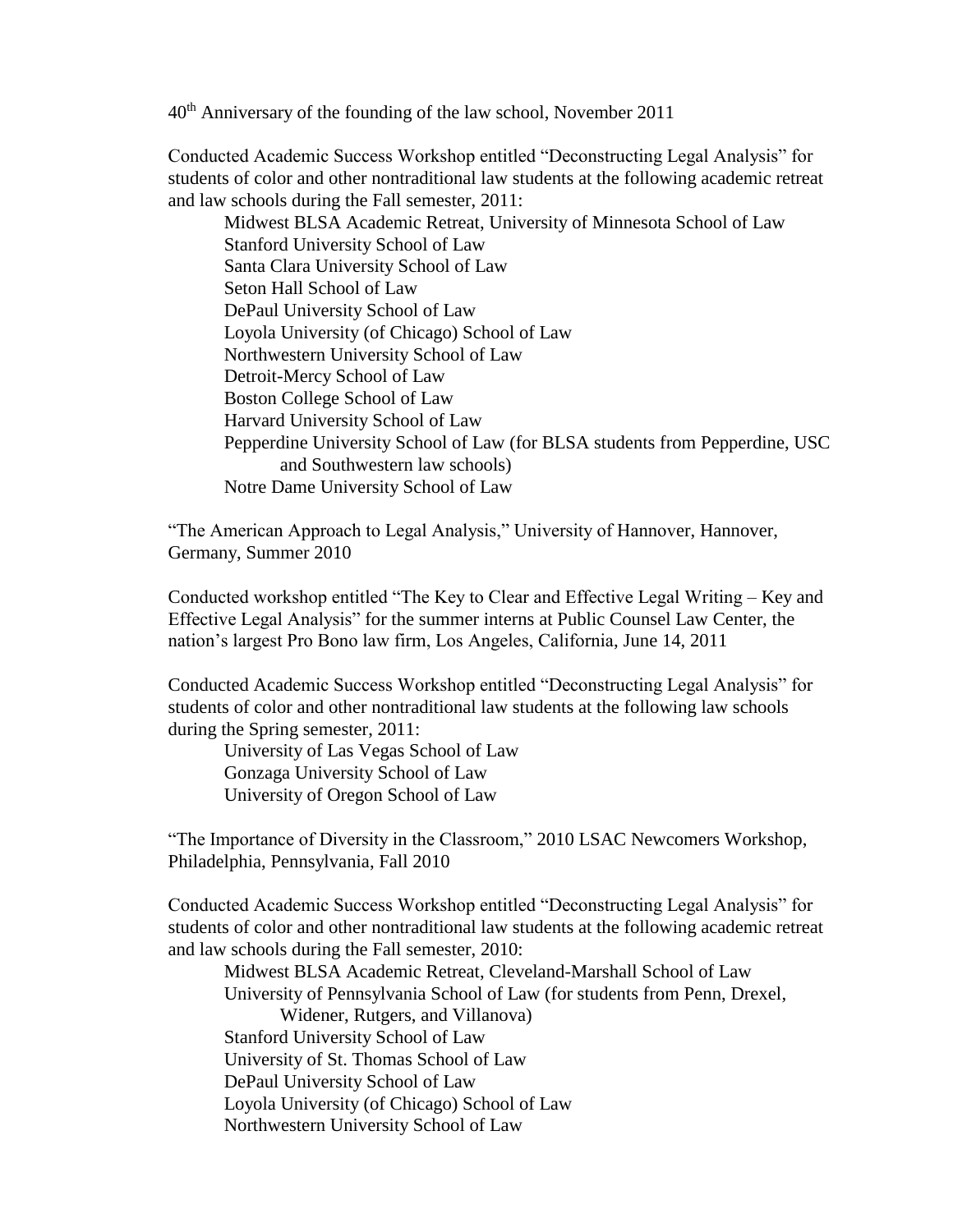Detroit-Mercy School of Law Boston College School of Law Harvard University School of Law Pepperdine University School of Law Notre Dame University School of Law

"An Introduction to Law & Economics," University of Hannover, Hannover, Germany, Summer 2010

"An Introduction to Law & Economics," University of Münster, Münster, Germany, Summer 2010

"The Inheritance Rights of Adopted Adults: Is an Adopted Adult More Like a Spouse or More Like a Child?" Creighton University School of Law, Third Annual Law Review Symposium, Estate Planning: Moral, Religious, and Ethical Perspectives, April 2010

"Deconstructing Legal Analysis – the Professor's Perspective," La Verne College of Law Faculty Scholarship Series, January 2010

Conducted Academic Success Workshop entitled "Deconstructing Legal Analysis" for students of color and other nontraditional law students at the following law schools during the Spring semester, 2010:

University of Detroit School of Law Arizona State University School of Law University of Las Vegas School of Law Loyola of New Orleans School of Law Tulane University School of Law (joint workshop at Loyola) Gonzaga University School of Law Lewis & Clark University School of Law University of Oregon School of Law

Served as consultant in litigation concerning California question of first impression dealing with the retroactivity of the California version of the Uniform Statutory Rule Against Perpetuities, and in particular Civil Code section 715, Fall 2009-Summer 2013

Conducted Academic Success Workshop entitled "Deconstructing Legal Analysis" for students of color at the following academic retreats and law schools during the Fall semester, 2009:

The National Black Law Student Association's Western Region Academic Retreat, Los Angeles (Southwestern Law School), California The National Black Law Student Association's Western Region Academic Retreat, San Francisco (University of California, Berkeley), California Santa Clara University School of Law Stanford University School of Law McGeorge University School of Law University of St. Thomas School of Law DePaul University School of Law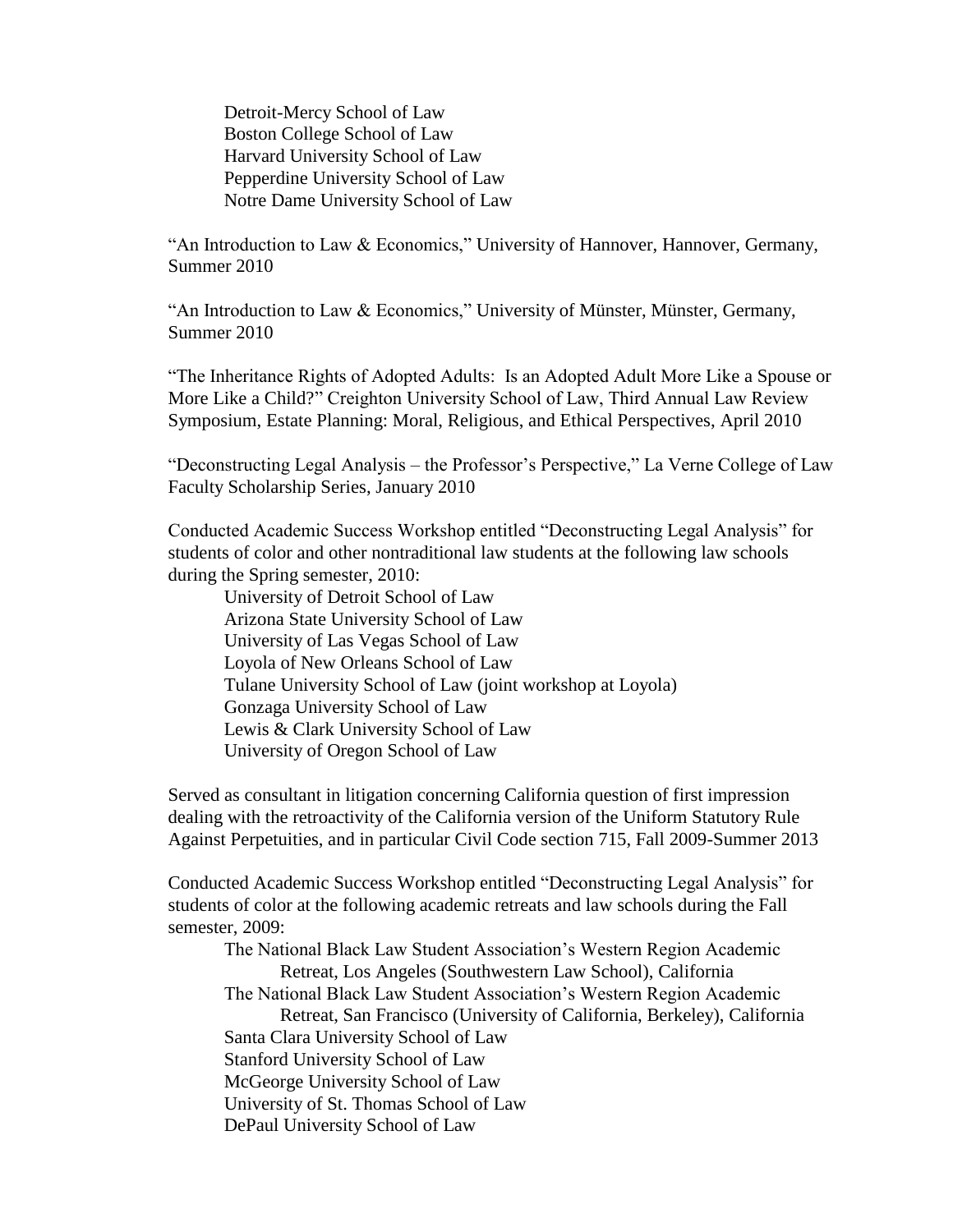Loyola University (of Chicago) School of Law Northwestern University School of Law Cleveland-Marshall School of Law Boston College School of Law Boston University School of Law Harvard University School of Law (joint workshop at Boston University) Pepperdine University School of Law Loyola University (of Los Angeles) School of Law Notre Dame University School of Law

"Deconstructing Legal Analysis: A Comparative Approach," at the University of Passau, Germany, Summer 2009

"Same Sex Couples, Adoption, and Inheritance Rights: Should there be a Common Law Divorce Doctrine?" Thurgood Marshall School of Law Symposium on Emerging Issues in Wills, Trusts & Estates, Spring 2009

Conducted Academic Success Workshop entitled "Visualizing the Analytical Process" for students of color at the following conference and law school during the Spring semester, 2009:

National BLSA Western Region Annual Convention, Portland, Oregon Notre Dame University School of Law

Conducted Academic Success Workshop entitled "Visualizing the Analytical Process" for students of color at the following academic retreats and law schools during the Fall semester, 2008:

The National Black Law Student Association's Western Region Academic Retreat, Los Angeles, California

The National Black Law Student Association's Midwest Region Academic Retreat, Indianapolis, Indiana

The National Black Law Student Association's Mid-Atlantic Region Academic Retreat, Philadelphia, Pennsylvania

Santa Clara University School of Law Stanford University School of Law

McGeorge University School of Law

University of St. Thomas School of Law

DePaul University School of Law

Loyola University (of Chicago) School of Law

University of North Carolina School of Law

Northwestern University School of Law

University of Chicago School of Law

Duke University School of Law

Boston College University School of Law

Harvard University School of Law

Pepperdine University School of Law

Loyola University (of Los Angeles) School of Law

University of Nevada Las Vegas Boyd School of Law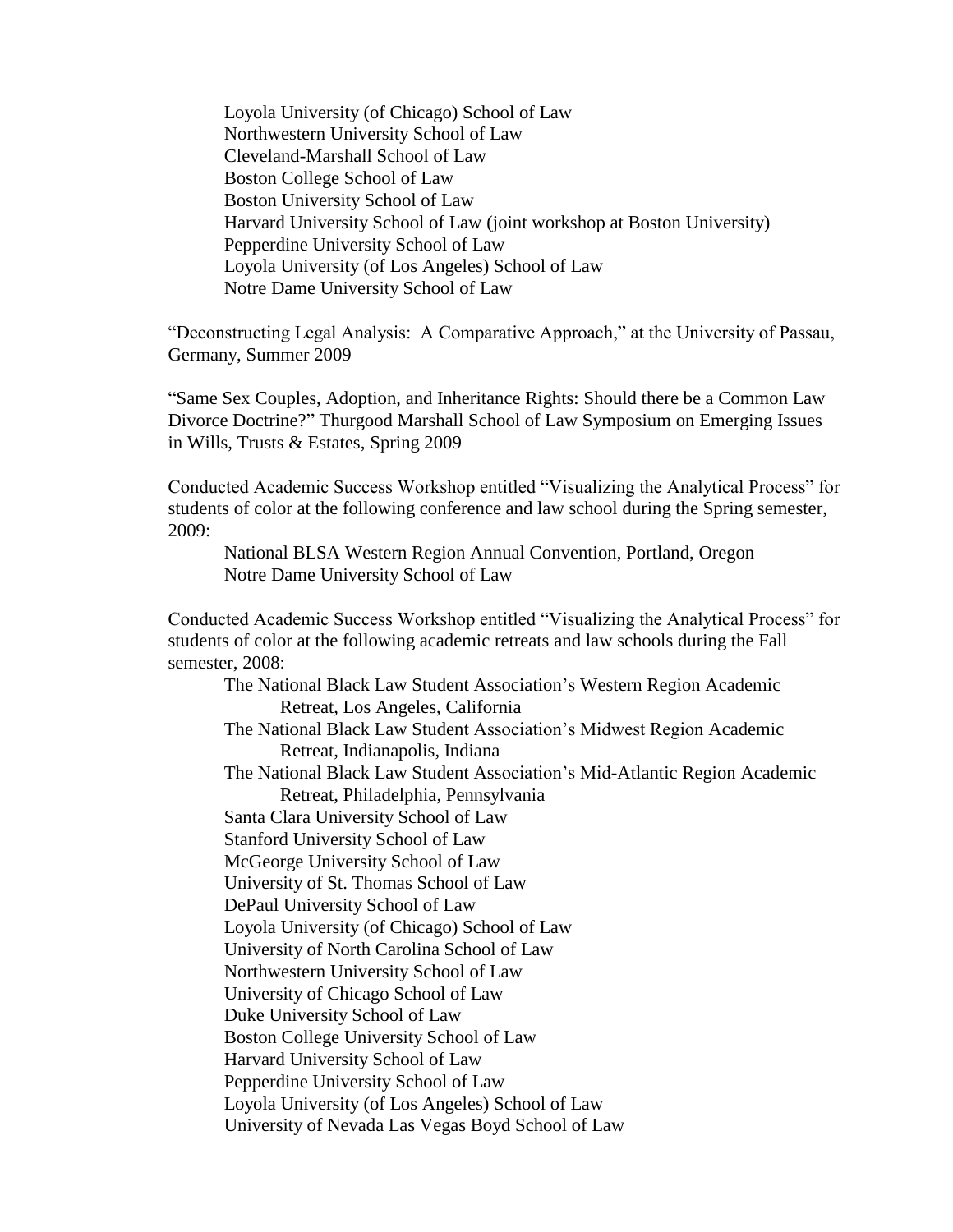"Allocating Property Rights in Newly-Discovered Antiquities" University of Trier, Germany, Summer 2008

"Deconstructing Legal Analysis: A Comparative Approach," University of Tubingen, Germany, Summer 2008

"Deconstructing Legal Analysis: A Comparative Approach," University of Munich, Germany, Summer 2008

Conducted Academic Success Workshop entitled "Visualizing the Analytical Process" for students of color at the following academic retreat and law schools during the Spring semester, 2008:

Harvard Law School Massachusetts School of Law Boston University School of Law (for Boston University & Boston College students) Arizona State University School of Law University of New Mexico School of Law University of California, Davis, School of Law Chicago-Kent School of Law DePaul University School of Law Northern Illinois University School of Law University of North Carolina School of Law William & Mary College of Law National BLSA Western Region Spring Convention, Pasadena, California

Conducted Academic Success Workshop entitled "Visualizing the Analytical Process" for students of color at the following academic retreats and law schools during the Fall semester, 2007:

The National Black Law Student Association National Academic Retreat, New Orleans, Louisiana The National Black Law Student Association's Midwest Region Academic Retreat, St. Louis, Missouri Santa Clara University School of Law McGeorge University School of Law University of California, Berkeley School of Law (Boalt Hall) Southwestern University School of Law Northwestern University School of Law University of Chicago School of Law Loyola University (of Chicago) School of Law Detroit-Mercy University School of Law University of Southern California School of Law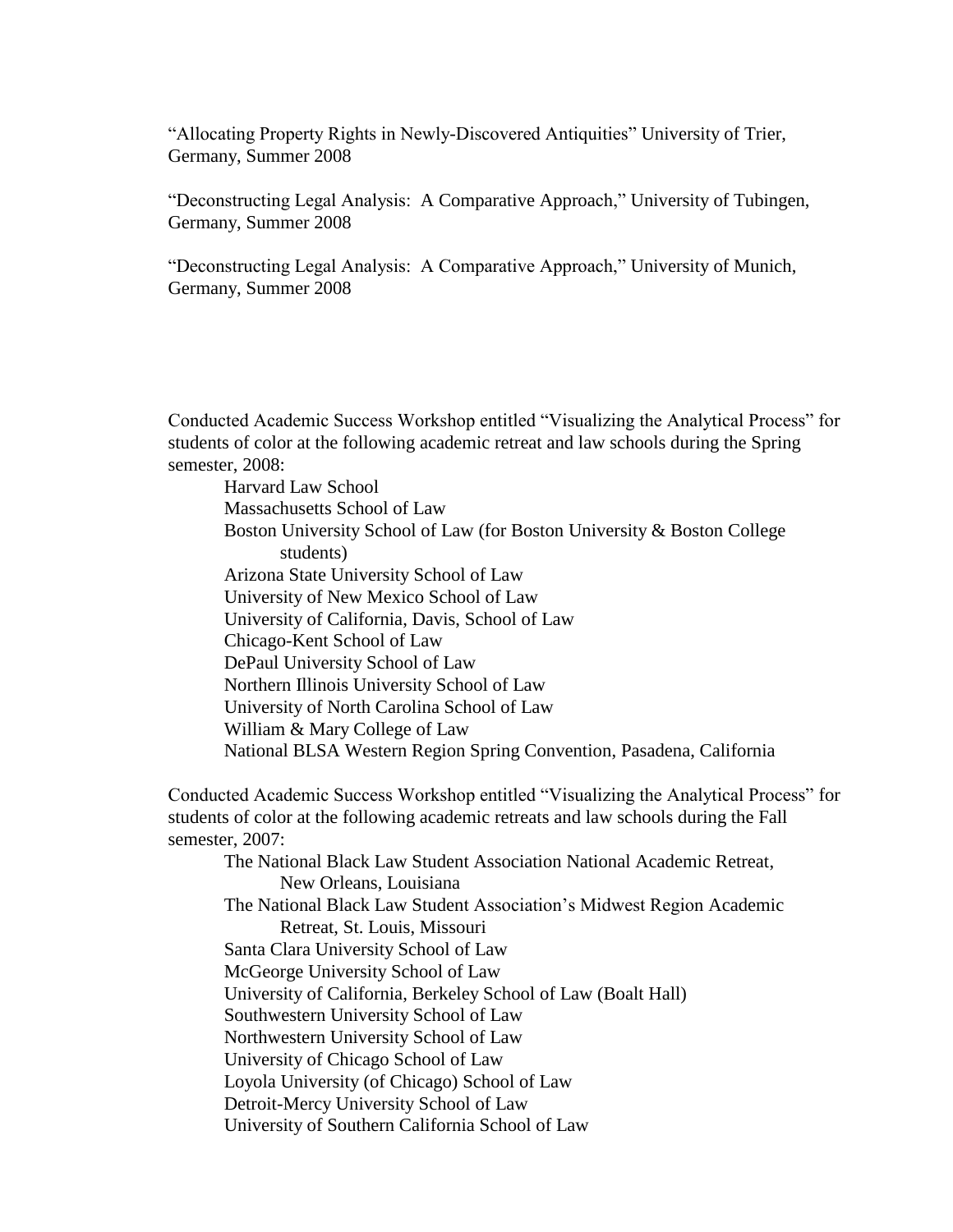Tulane University School of Law Loyola University (of Los Angeles) School of Law University of Nevada Las Vegas School of Law

"Completing the Analytical Circle," Santa Clara University School of Law Academic Success Program, Fall 2007

"Reading and Analyzing Cases – An Analytical Approach," Santa Clara University School of Law Academic Success Program, Fall 2007

"Reading and Analyzing Cases – An Analytical Approach," Pepperdine University Black Law Student Association, Fall 2007

"Protecting Newly-Discovered Antiquities: Thinking Outside the 'Fee Simple' Box," European Association of Law and Economics 24<sup>th</sup> Annual Conference, Copenhagen Business School, Copenhagen, Denmark, September 2007

"An Introduction to the American Approach to Legal Analysis," University of Augsburg, August, 2007

"Protecting Cultural Property: An Economic Case for Source Country Ownership/Retention Policies," the Fourth International Conference on Industrial Organization, Law & Economics, hosted by the Athens Institute for Education and Research, Athens, Greece, Summer 2007

26<sup>th</sup> Annual California Real Property Retreat, panelist on panel presentation entitled "Professor's Roundtable: A Survey of the Year's Most Important Real Property Law Developments," Napa, California, Spring 2007

Conducted Academic Success Workshop entitled "Visualizing the Analytical Process" for students of color at the following academic retreats and law schools during the Spring semester, 2007:

National Black Law Student Association Convention, Atlanta, Georgia Detroit-Mercy University School of Law Northwestern University School of Law National Black Law Student Association Academic Retreat, New Orleans, Louisiana

*"'*Completing the Analytical Circle': A Comparative Approach," First Annual Learning in Law Annual Conference, The United Kingdom Centre for Legal Education, University of Warwick, England, January 2007

Conducted Academic Success Workshop entitled "Visualizing the Analytical Process" for students of color at the following academic retreat and law schools during the Fall semester, 2006: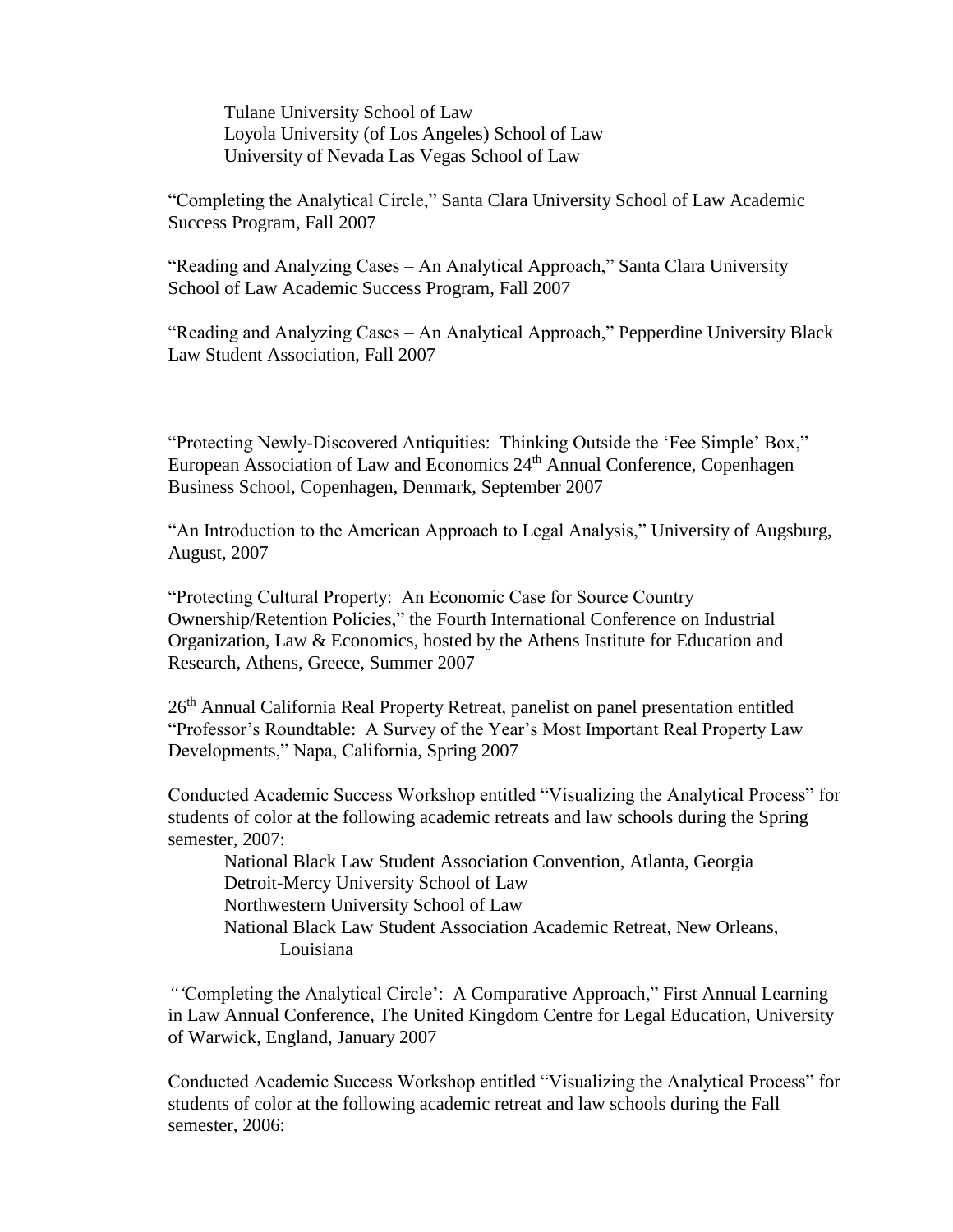National Black Law Student Association Academic Retreat, New Orleans University of California-Berkeley School of Law (Boalt Hall) Villanova University School of Law University of Pennsylvania School of Law University of Chicago School of Law DePaul University School of Law University of North Carolina School of Law Boston College School of Law Boston University School of Law University of California-Hastings School of Law University of California-Davis School of Law (open to UC-Davis and McGeorge University School of Law students) Santa Clara University School of Law Pepperdine University School of Law Washington University (St. Louis) School of Law

"The Preferential Option for the Poor and the Coase Theorem: Strange Bedfellows," Villanova University School of Law and Journal of Catholic Social Thought's Fourth Annual Symposium on Catholic School of Thought and the Law - The Meaning of the Preferential Option for the Poor for Law and Policy, Fall 2006

"The International Sale of Antiquities and The Risk of Loss," the Third International Conference on Industrial Organization, Law & Economics, hosted by the Athens Institute for Education and Research, Athens, Greece, Summer 2006

"Teaching Students How to 'Think Like a Lawyer': A Comparative Approach," BPP School of Law's GDL Conference, London, England, Spring 2006

"An Introduction to the Socratic Method of Teaching*,*" BPP School of Law's GDL Conference, London, England, Spring 2006

17<sup>th</sup> Annual ABA Symposia, Section of Real Property, Probate & Trust Law, panelist on panel presentation entitled "Law Professors' Review of Recent Developments," San Diego, California, Spring 2006

25th Annual California Real Property Retreat, panelist on panel presentation entitled "Professor's Roundtable: A Survey of the Year's Most Important Real Property Law Developments," Huntington Beach, California, Spring 2006

25<sup>th</sup> Annual St. Louis Corporate Counsel Institute presentation entitled "Is the Ethical Squeeze Being Put on Corporate Counsel?" Bar Association of Metropolitan St. Louis, Spring 2006

Conducted Academic Success Workshop entitled "Visualizing the Analytical Process" for students of color at the following academic retreats and law schools during the Spring semester, 2006:

Black Law Student Association New England Region Academic Convention,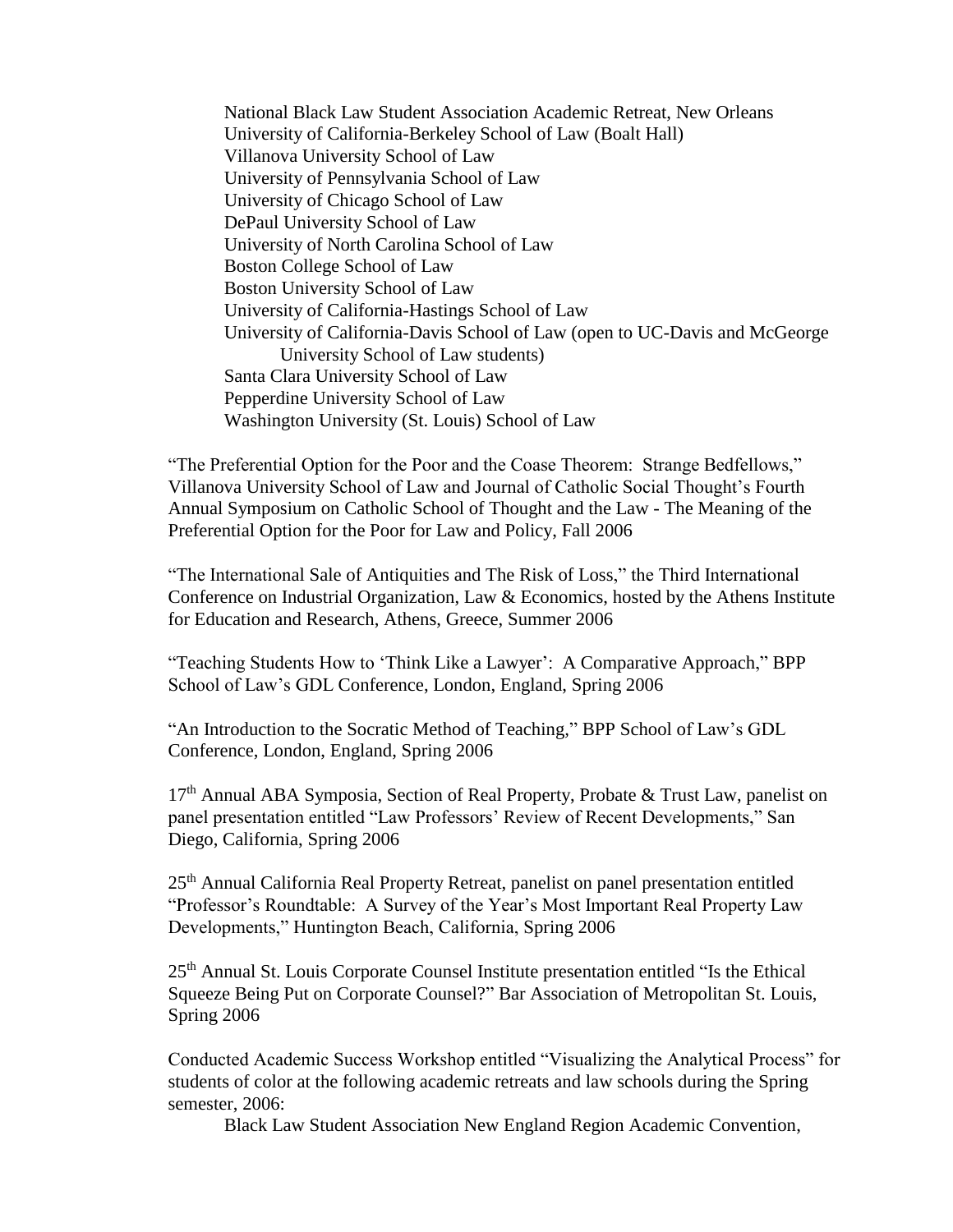Albany, New York Black Law Student Association Western Region Academic Convention, San Diego, California Harvard Law School University of Chicago School of Law Chicago-Kent School of Law Tulane University School of Law Loyola University New Orleans School of Law University of Hastings College of Law (for Hastings students, USF students and San Francisco Law School students)

"Teaching Students How to 'Think Like a Lawyer': A Comparative Approach," presented at the Eighth Annual LILI Conference, The United Kingdom Centre for Legal Education, University of Warwick, England, January 2006

Conducted Academic Success Workshop entitled "Visualizing the Analytical Process" for students of color at the following academic retreat and law schools during the Fall semester, 2005:

Western Regional Black Law Student Association Academic Retreat, San Francisco, California Rutgers University, Newark, School of Law University of California-Davis School of Law McGeorge University School of Law Boston College School of Law Boston University School of Law Pepperdine University School of Law George Washington University School of Law Washington University (St. Louis) School of Law St. Louis University School of Law University of California Hasting College of Law (for both the Hastings students and the Boalt Hall students)

Santa Clara University School of Law, Academic Support Program presentation entitled "Legal Analysis and the Law School Process – Completing the Circle," Fall 2005

"Teaching Legal Analysis: The Common Law Approach to Legal Education," hosted by the Deutsch-Amerikanishe Juristen-Vereiningung (German-American Lawyers' Association), Augsburg, Germany, Summer 2005

"Third Party Liability for Participating in an Agent's Unauthorized Transaction: Efficiency in the International Context," presented at the Second International Conference on Industrial Organization, Law & Economics, hosted by the Athens Institute for Education and Research, Athens, Greece, Summer 2005

Conducted Academic Success Workshop entitled "Visualizing the Analytical Process" for students of color at the following law schools during the Spring semester, 2005: UCLA School of Law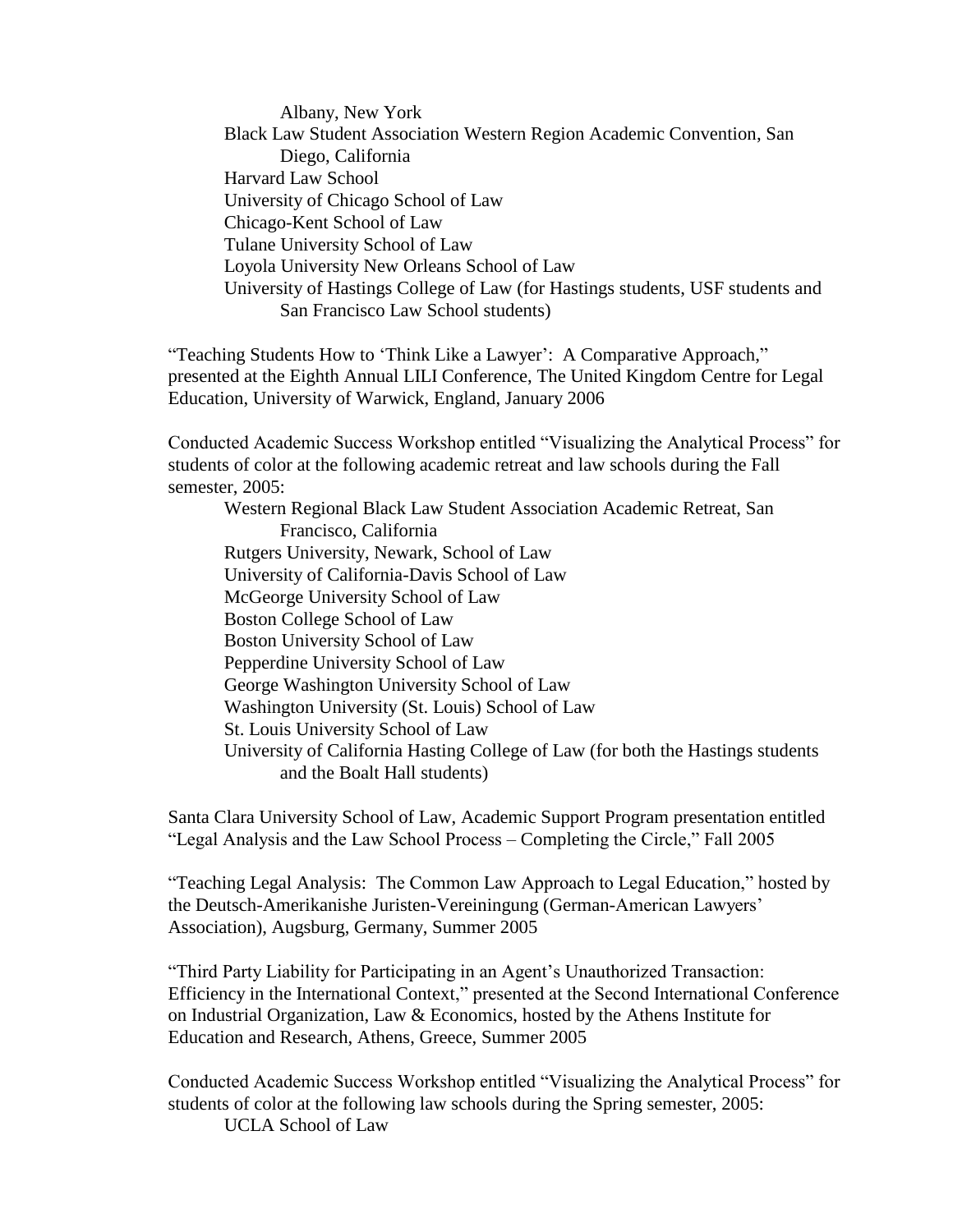McGeorge University School of Law Thomas Jefferson School of Law

Pepperdine University School of Law, Black Law Student Association presentation entitled "Legal Analysis and the Law School Process – Completing the Circle," Fall 2004

Santa Clara University School of Law, Academic Support Program presentation entitled "Legal Analysis and the Law School Process – Completing the Circle," Fall 2004

AALS Conference on Teaching Property Law for the  $21<sup>st</sup>$  Century – Panelist on topic of "What's in the Course?" Summer 2004

Santa Clara University School of Law, Academic Support Orientation Program presentation entitled "An Introduction to Legal Analysis – Seeing the Forest from the Trees," Fall 2003

"Teaching Academic Support in Doctrinal Courses" presentation at the LSAC Academic Assistance Conference at Stetson University College of Law, St. Petersburg, Florida. Summer 2003

AALS Teaching Methods Section representative to American Association for Higher Education/Learning and Teaching Support Network Meeting of the Disciplines and Professions, Washington, D.C. Fall 2002

St. Louis University School of Law Faculty Workshop Series presentation entitled "Maybe Professor Fratcher Was Not So Wrong After All - The Uniform Trust Act and Third Party Liability of Participating in a Breach of Trust," Spring 2002 21<sup>st</sup> Annual St. Louis Corporate Counsel Institute presentation entitled "Enron et al -Recent Developments with Ethical Implications for In-House Counsel," Bar Association of Metropolitan St. Louis, Spring 2002

Panelist on topic of "Recent Developments in California Real Property Law" at the Annual Conference of the Real Property Section of the California Bar Association, Spring 2001

18th Annual St. Louis Corporate Counsel Institute presentation entitled "Ethical Considerations for the New Millennium - Proposed Revisions to the Rules of Professional Responsibility," Bar Association of Metropolitan St. Louis, Spring 1999

Joint Conference of the Law Professor Advisory Group for Trusts & Estates and Heirs, Inc. presentation entitled "Third Party Liability for Participating In a Breach of Trust: What Standard Should the Uniform Law Commissioners Adopt for the New Uniform Trust Act?" January 1998

Principal author of appellate brief in case addressing nationwide question of first impression dealing with the liability of a third party for participating in a trustee's breach of trust under the Uniform Trustees' Powers Act, Summer 1997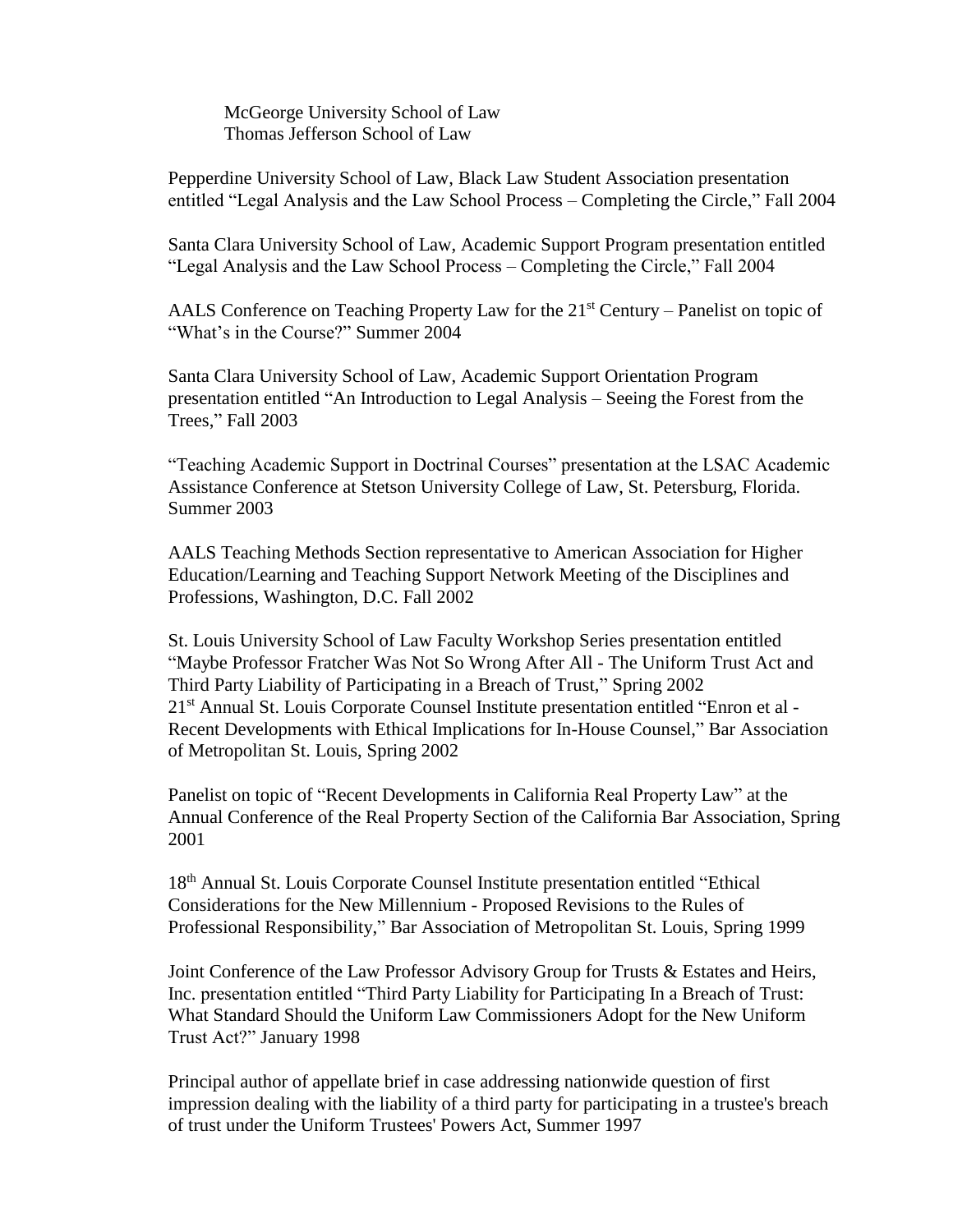16<sup>th</sup> Annual St. Louis Corporate Counsel Institute presentation entitled "The Ethical Implications of the Liggett Admissions: Should the Legal Profession Re-examine the Issue of the Attorney's Duty of Confidentiality Versus the Attorney's Duty to Disclose?" Bar Association of Metropolitan St. Louis, Spring 1997

Argued Motion for Summary Judgment on nationwide question of first impression dealing with the liability of a third party for participating in a trustee's breach of trust under the Uniform Trustees' Powers Act, Fall 1996

14<sup>th</sup> Annual St. Louis Corporate Counsel Institute presentation entitled "Lawyers, Clients and Moral Responsibilities - Is It an Oxymoron?" Bar Association of Metropolitan St. Louis, Spring 1995

Conducted a Continuing Legal Education presentation on professional responsibility to in-house attorneys at Southwestern Bell Corp., Spring 1988

California Barbri lecturer on Wills & Trusts, December 2000 – Summer 2003

Utah and Arizona Barbri lecturer on Property, May 2010

#### SIGNIFICANT LAW SCHOOL SERVICE:

Director of the Pepperdine-Augsburg Exchange Program (2006-present)

Director of the Pepperdine-Copenhagen Exchange Program (2010-2014)

Director of the US Law LLM Program (2016-2017)

Chair, Faculty Appointments Committee (5 times during the 1990s)

Chair, Faculty Co-Curricular Committee

Chair, Faculty Support Committee

Chair, Student Life Faculty Committee

Faculty Advisor to Phi Alpha Delta (PAD) Law Fraternity (2003-2005)

Faculty Advisor to Real Property Student Organization (2001-2003)

#### SIGNIFICANT LAW RELATED COMMUNITY SERVICE:

Serve on the Policy and Planning Committee for La Reina High School